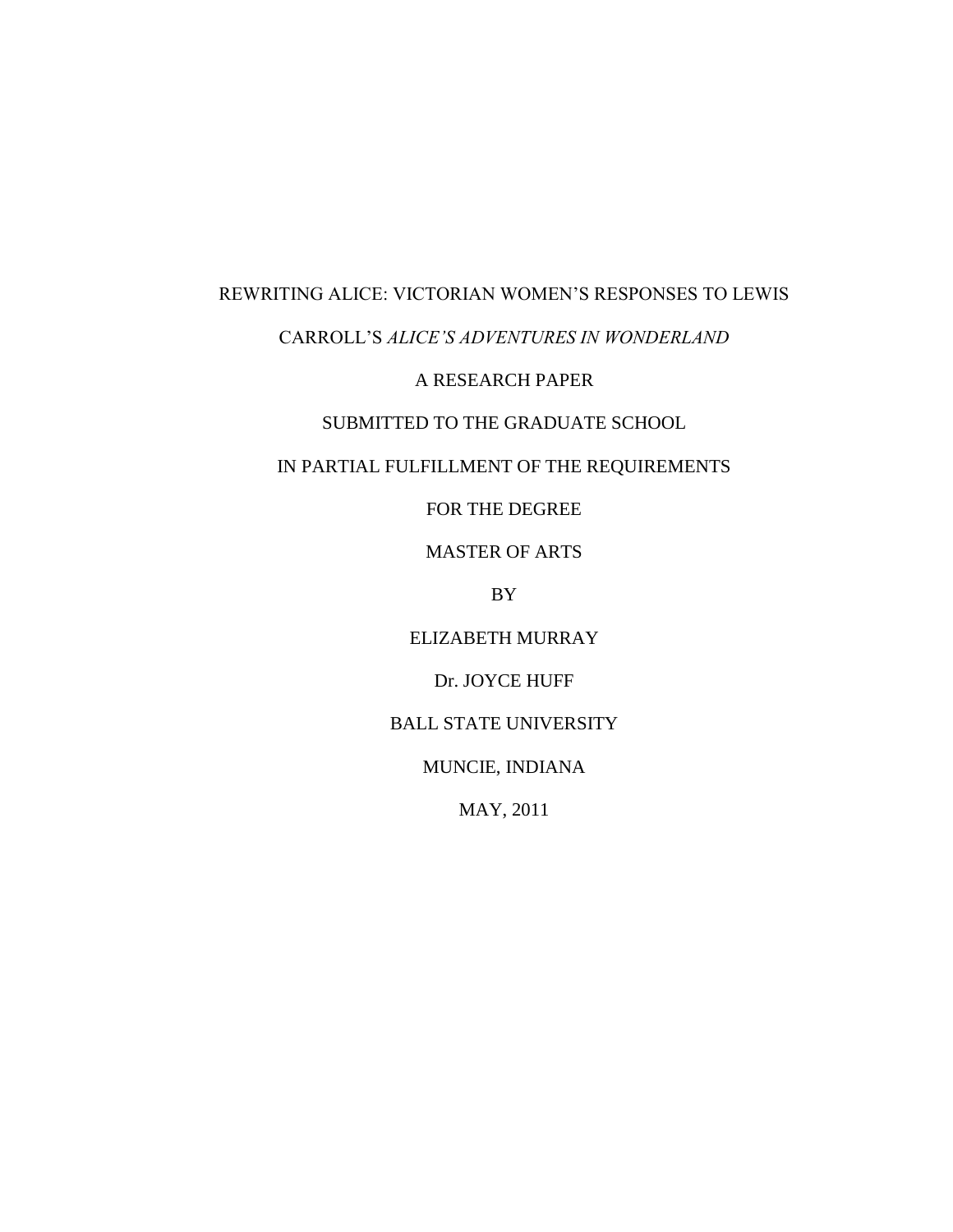Rewriting Alice: Victorian Women's Responses to Lewis Carroll's *Alice's Adventures in* 

#### *Wonderland*

Within a few years of Lewis Carroll's publication of *Alice's Adventures in Wonderland* (1865), other authors tried to replicate aspects of the *Alice* books. In fact, Carroll states that he even started a collection of "books of the Alice type" (quoted in Sigler "Authorizing" 351). According to Carolyn Sigler and Sanjay Sircar, between 150 and 200 texts were written imitating, responding to, and/or parodying Carroll's *Alice* (xi and 45). Furthermore, many of the 150 to 200 imitations were written by Victorian women, some of whom were well-known authors. Also during this period, what Anna Krugovoy Silver now calls a "culture of anorexia" was developing in Britain (27). Femininity was closely aligned with anorexia since "proper" women were supposed to exhibit behaviors, including food restriction, which were signs of anorexia. Furthermore, anorexia and its denial of hunger were related to the purity and asexuality of Victorian women. The anorexic became the image of the ideal Victorian woman. This paper will explore *Alice* imitations written by three female authors: Jean Ingelow's *Mopsa the Fairy* (1869), Juliana Horatia Ewing's "Amelia and the Dwarfs" (1870), and Christina Rossetti's *Speaking Likenesses* (1874). I argue that *Alice* exhibits several features of a culture of anorexia, and in their responses to Carroll, particularly through depictions of eating and growth, Ingelow, Ewing, and Rossetti sometimes uphold and sometimes challenge this Victorian culture of anorexia. All three critique the preference for the childlike female body, which is clearly present in *Alice*, while they present a range of responses to food restriction and controlling the appetite.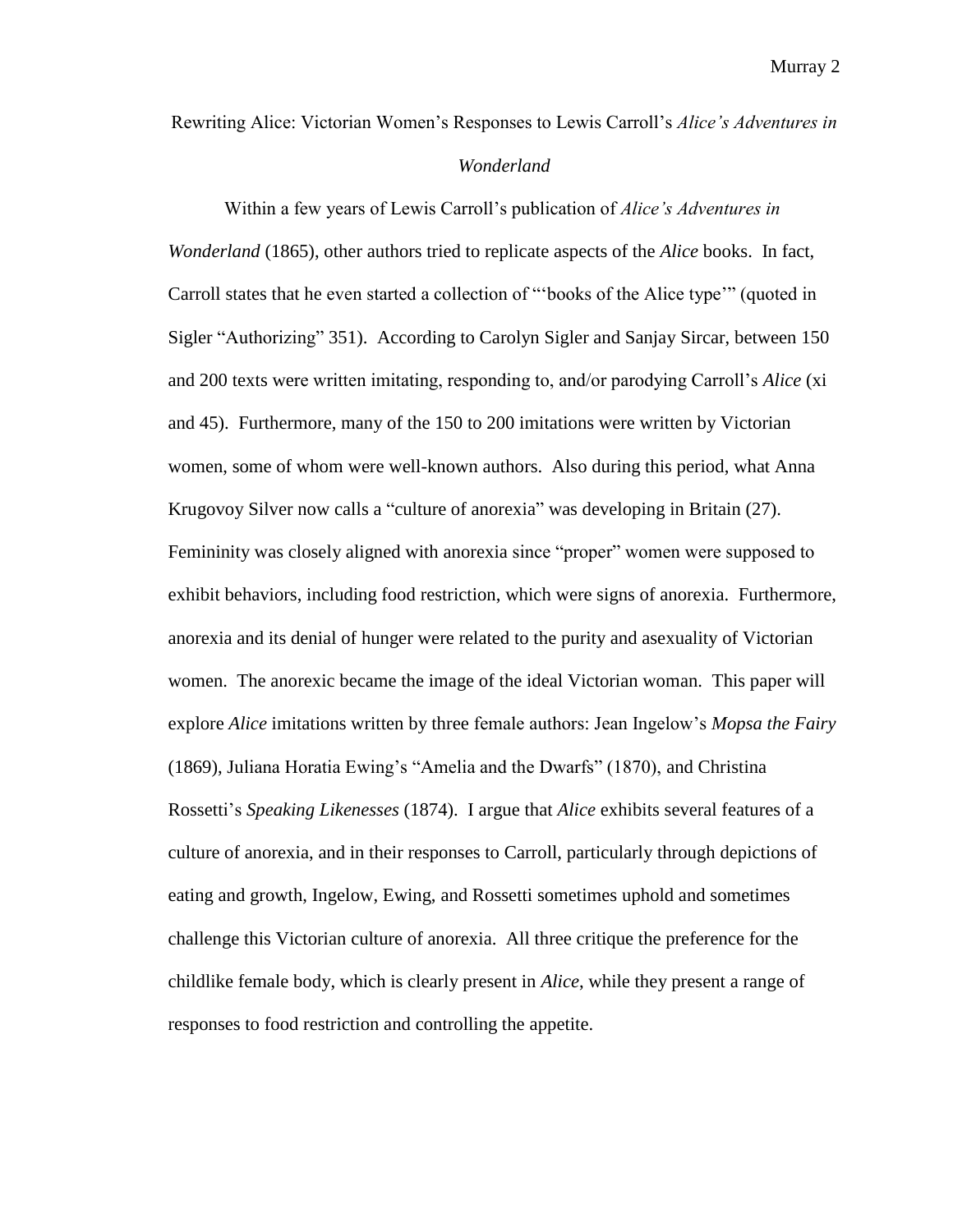For Carroll, the proper Victorian woman is the little girl who is better able to control her hunger than the adult woman. In *Alice's Adventures in Wonderland*, Alice functions as an ideal woman because she fits within the Victorian culture of anorexia where both the appetite and body must be strictly controlled. Furthermore, the only hope for adult women, in Carroll's view, is to hold onto their childhood even into maturity. On the other hand, Ingelow, Ewing, and Rossetti, all challenge Carroll's privileging of the girl over the adult woman. For Rossetti, it is the adult woman who is the closest to achieving the self-control and denial of hunger needed to become a proper Victorian woman, and little girls must quickly learn to emulate their older role models. In other words, while Rossetti does not challenge the self-control inherent in the Victorian culture of anorexia, she does suggest that little girls are much farther from this ideal than Carroll depicts. Ingelow and Ewing present a more direct critique of both Carroll and the Victorian culture of anorexia. In contrast to Carroll's grotesque Queen in *Alice*, Ingelow's story of one girl's rapid growth into her role as an adult queen suggests that female growth is not to be controlled or restricted in order to keep the body childlike, but instead growth should be embraced due to the additional power and wisdom it brings. Finally, Ewing connects adult femininity and sexuality to both power and the ability to manipulate men. Maturation and the discovery of sexuality both become useful and positive developments in Ewing's text.

All of the works under examination in this essay were written between 1865 and 1874, a period during which anorexia nervosa came to prominence. In *Fasting Girls: The History of Anorexia Nervosa*, Joan Jacobs Brumberg notes that anorexia was "named and identified in the  $1870s$ <sup>"</sup> (6). Furthermore, during this period eating and body size became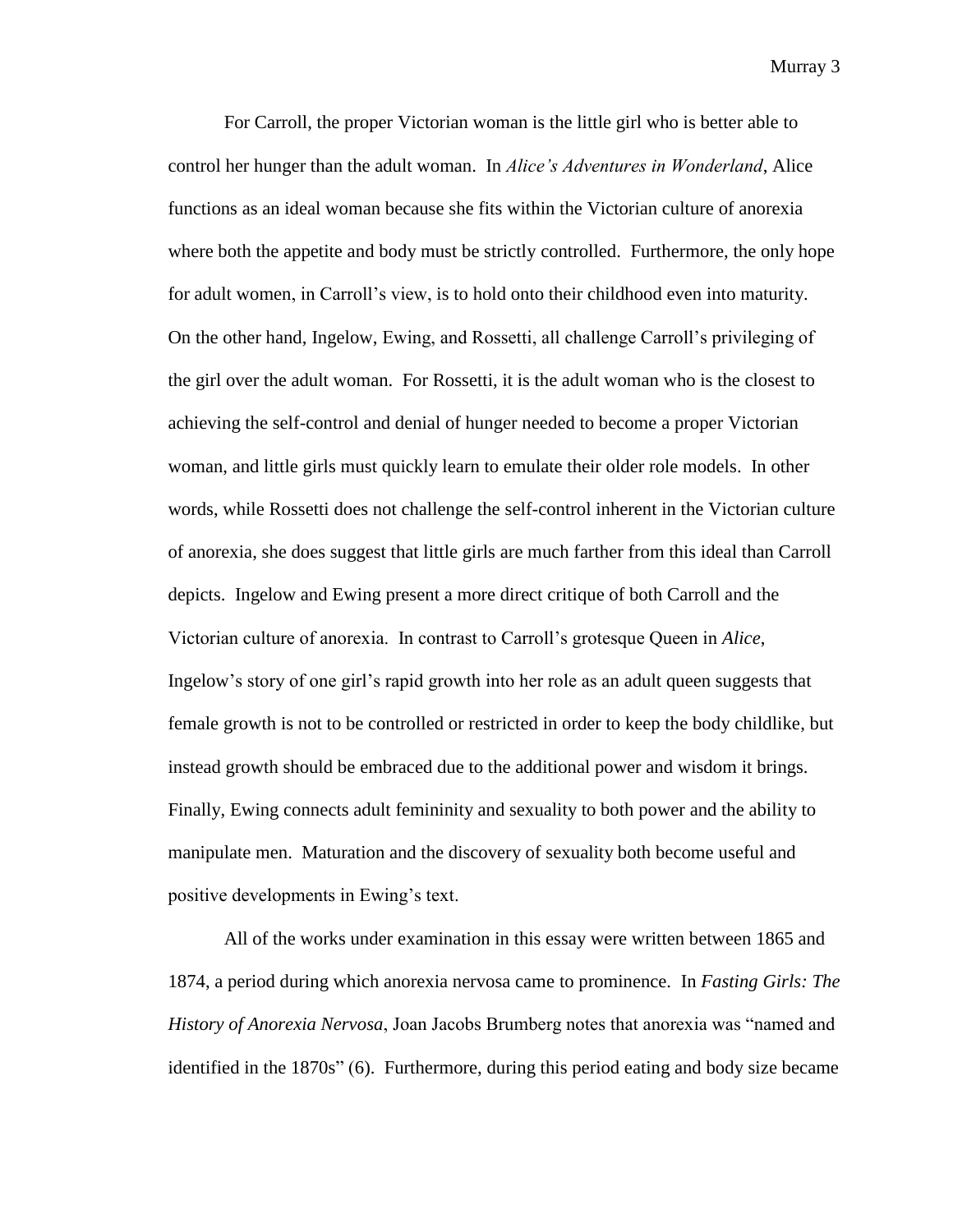common preoccupations for young women. According to Brumberg, "[i]n Victorian society food and femininity were linked in such a way as to promote restrictive eating among privileged adolescent women" (174). For Victorian women, eating correctly was connected to norms for both the body and behavior. Eating incorrectly or excessively ―was connected to gluttony and to physical ugliness,‖ while eating abstemiously and having a thin body demonstrated a woman's "asexuality and . . . was also an expression of intelligence, sensitivity, and morality" (Brumberg 184 and 176). A woman could demonstrate her respectability and status through carefully regulating her eating and maintaining a thin body. A woman's control of her hunger became crucial since ―[d]elicate appetites [were] linked not only with femininity, but with virginity‖ (Michie 16). Significantly, then, eating and hunger were connected to expressions of sexuality. For women, eating was tied to Eve and the Fall since "[m]etaphors of food and hunger always, of course, related to the larger metaphor of the Fall" (26-7). Consequently, in Victorian culture expressing hunger could be dangerous in and of itself because female hunger was associated with both the Fall and "unspeakable desires for sexuality and power" (Michie 13).

Similarly, Anna Krugovoy Silver in *Victorian Literature and the Anorexic Body* traces the origins of anorexia nervosa to the Victorian period. Silver argues that Victorian England had a "culture of anorexia" (19). For Silver, the "culture of anorexia" refers to the ways in which "the culture *itself* manifested an anorexic logic; in other words, that several of its gender ideologies meshed closely with the etiology of anorexia nervosa" (27). Silver suggests that Victorian women who tried to conform to "the model" of the passionless or self-regulated Victorian woman‖ are on a continuum of anorexia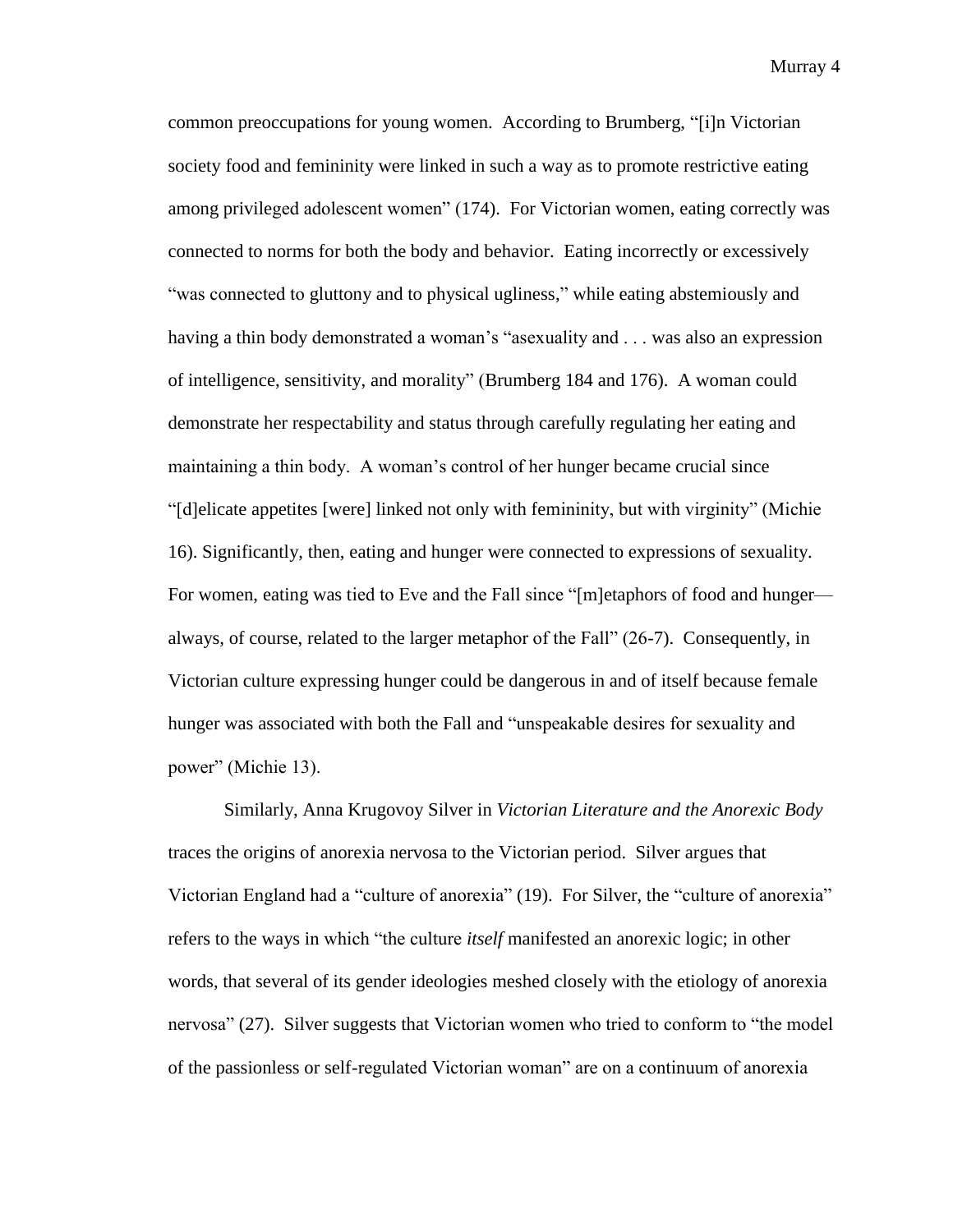nervosa that encompasses all women's food restriction, ranging from women who have full blown cases of anorexia to women "who restrict their food intake in order to conform to feminine standards of slimness and to demonstrate their spiritual rather than carnal natures, thereby exhibit[ing] a milder form of the repression of appetite that constitutes anorexia nervosa‖ (11). In other words, anorexia nervosa is indicative of Victorian culture as a whole and is not just an isolated disease.

Silver also discusses the relationship between the Victorian "culture of anorexia" and children's literature. According to Silver, works of Victorian children's literature ―often underpin a culture of anorexia, in which control over the body and its desires are enacted through the control of food intake" (52). Children's literature, particularly the literature written specifically for girls, is of interest because it often "praises girls for denying their appetites and limiting their consumption of food, often connecting that denial to femininity (Silver 52). Furthermore, these children's texts link both eating and body size to morality: "[t]he Victorian culture of anorexia is already apparent in children's literature that associates eating, especially for girls, with traits such as greed, lust, and aggression" (Silver 54). Eating for both adult women and young girls was linked to both physical characteristics and personal morality.

While I will be using Silver to examine the ways in which these works respond to or critique the Victorian culture of anorexia, I also want to expand on Silver's definition of this culture. Silver identifies five features of the Victorian culture of anorexia:

1. an aesthetic validation of the slender female form as the physical ideal of beauty and a concomitant fear of fat as ugly and/or unfeminine;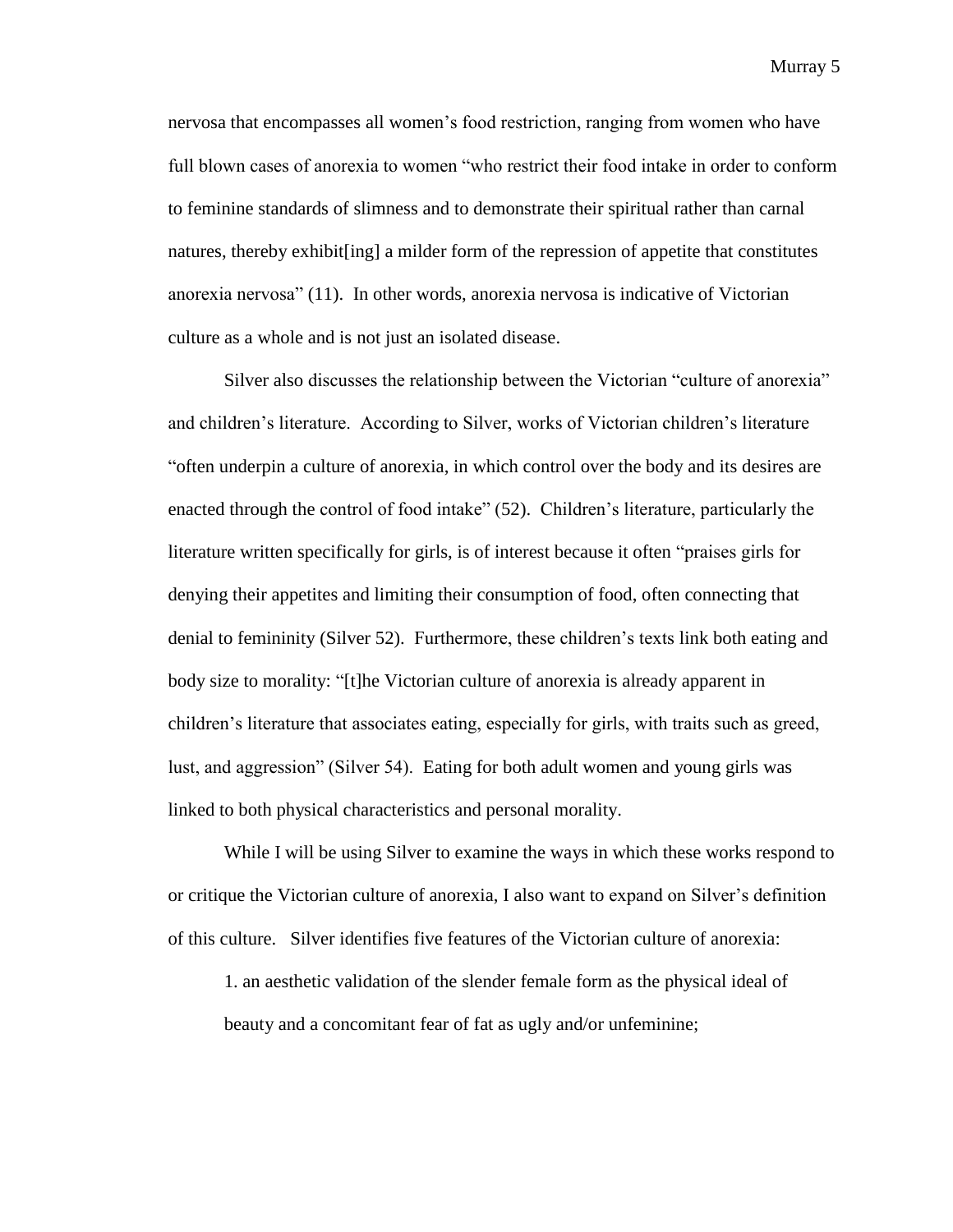2. an understanding of the body as an entity that must be subordinated to the will and disciplined as an emblem of one's self control;

3. the related, gendered, belief that the perfect woman is the one who submits her physical appetites (including, but not limited to, her hunger for food and, relatedly her sexuality) to her will, and that the "good" woman is either by nature or by training more spiritual and less carnal than men;

4. the belief that the slender body corporealizes this self-mastery and/or spirituality;

5. the belief that slenderness carries particular class connotations, and most often is a sign of a woman's affluence. This last point, of course, draws an important distinction between the woman who chooses not to eat, and the woman who cannot eat because of sickness or poverty (Silver 27).

I believe that Silver has left out an important characteristic of the Victorian culture of anorexia: an obsession with childhood and the childlike body. A fear of maturation and of developing an adult body is an accepted aspect of anorexia. Brumberg notes that Sigmund Freud and Pierre Janet were the first of many researchers to suggest that "anorexic girls refused food in order to keep their bodies small, thin, and childlike, thereby retarding normal sexual development and forestalling adult sexuality"  $(216)$ . Anorexia nervosa then becomes a way for a woman to attempt to ensure that "her body" remains childlike," asexual, and therefore desirable in a culture that values the childlike body over the adult (30). I suggest that the Victorian culture of anorexia is also characterized by a marked preference for girls over women. The desire to deny and suppress female sexuality is part of the construction of women as innocent and angelic.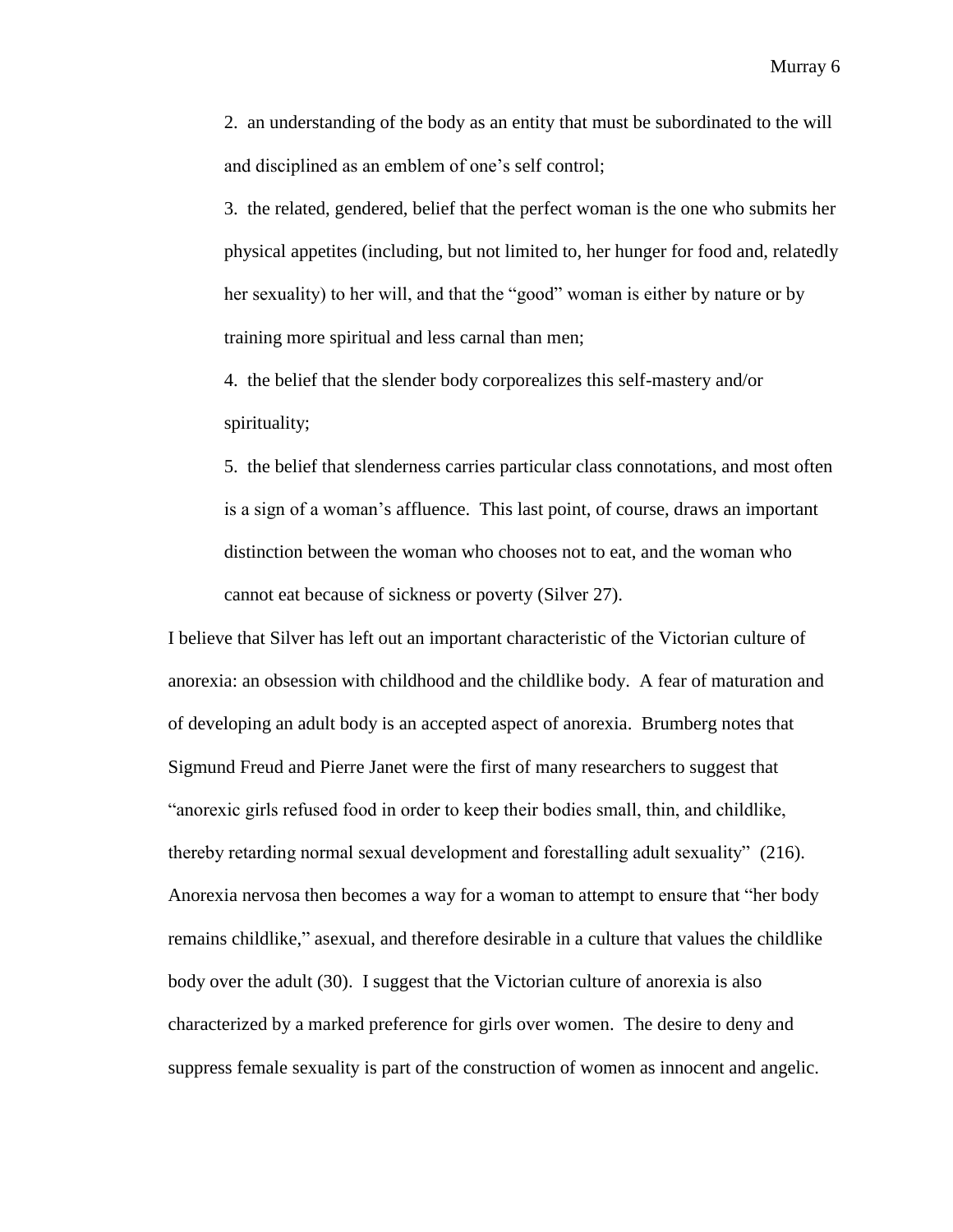The Victorian angel in the house was supposed to be pure, spiritual, dependent, and submissive even in adulthood. In a culture with these values, the pure and asexual child then becomes the epitome of the ideal woman, and this Victorian idealization of childhood innocence and girlhood is another feature of the culture of anorexia. All of the texts under examination in this paper address both the Victorian culture of anorexia as defined by Silver as well as the propensity of Victorian culture to idealize girlhood and the childlike body.

#### "I Hope I sha'n't Grow any More'"

*Alice's Adventures in Wonderland* continually refers to eating and growth. Alice frequently manipulates her body size through eating, and after some experimentation, she learns to control the growth of her body by carefully regulating her consumption. This management of the body through eating aligns the text with features two and three of Silver's Victorian culture of anorexia. Likewise, the novel clearly exhibits a preference for the young, childlike body. The novel illustrates and upholds the Victorian culture of anorexia by suggesting that only the young girl has the ability to deny her hunger and control her appetite. The adult woman must either hold on to her childhood, and childhood innocence, or become an out of control and aggressive figure.

Throughout the novel, Alice's eating is "subordinated to the will and disciplined as an emblem of [her] self control" (Silver 27). While Alice does eat in the novel, it is never connected to her hunger or appetite. Instead, Alice eats in order to maintain control over or to manipulate her body. For instance, Alice does not consume the cake with the words "EAT ME" written in currants because she is hungry, but because she wants to alter her size: "if it makes me grow larger, I can reach the key; and if it makes me grow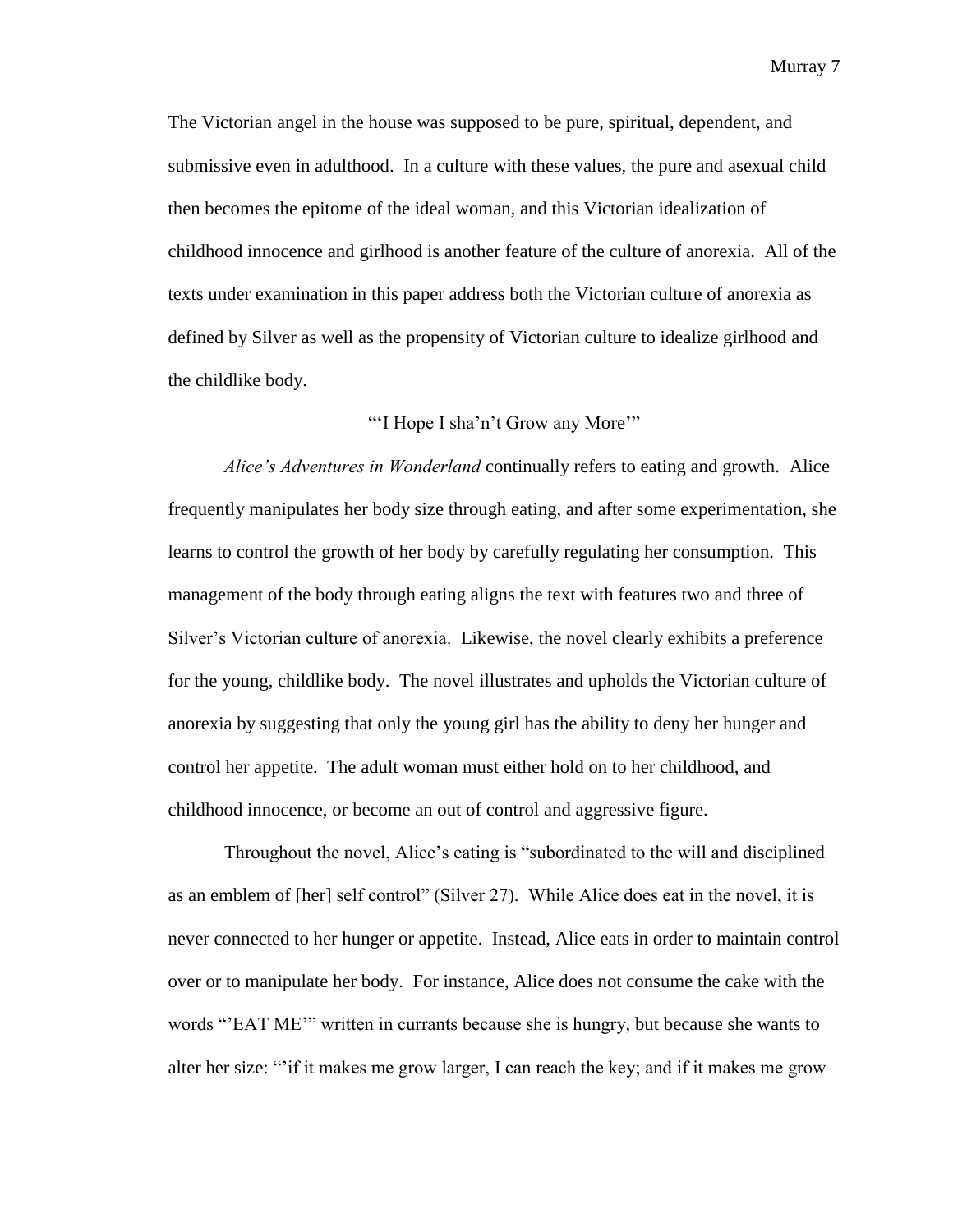smaller, I can creep under the door: so either way I'll get into the garden, and I don't care which happens'" (18). Eating then is tied entirely to bodily changes instead of being tied to hunger. In fact, the only time Alice expresses hunger in the novel is during the trial scene when the plate of tarts "made Alice quiet hungry to look at them," and it is the appetizing appearance of the tarts that elicits this expression of hunger (110). Significantly, Alice's expression of hunger only occurs after glimpsing the tarts, and her desire for the tarts is not connected to physical hunger but gratifying the palate. Food is not eaten to fulfill a desire or need for it, but in order to control and normalize the body. This notion of food as distanced from hunger, desire, or need can also be seen with the Mad Hatter's perpetual tea party. Tea does not continue because the Hatter, March Hare, or Dormouse are hungry or thirsty but simply because it is the time for tea. As with Alice, the connection between food and hunger is disrupted, and food is instead connected to external circumstances. Food then in the text is distanced from hunger and connected back to making the body conform to various norms for body size.

Since food is not connected to hunger but to controlling body size, Alice must learn to regulate her size through regulated consumption. When Alice first begins to manipulate her size through consumption, her body goes from one extreme to the other. She "open[s] out like the largest telescope that ever was," grows so large she cannot leave the White Rabbit's house, and grows above the treetops where she is mistaken for a serpent  $(20, 39, 54)$ . Likewise, when she wants to reduce her size, she "[shuts] up like a telescope" and becomes so small that her head strikes her feet  $(17, 53)$ . Not only is Alice unable to regulate her size when she first arrives in Wonderland, but she is also unable to regulate her consumption. For instance, Alice regrets her over consumption after it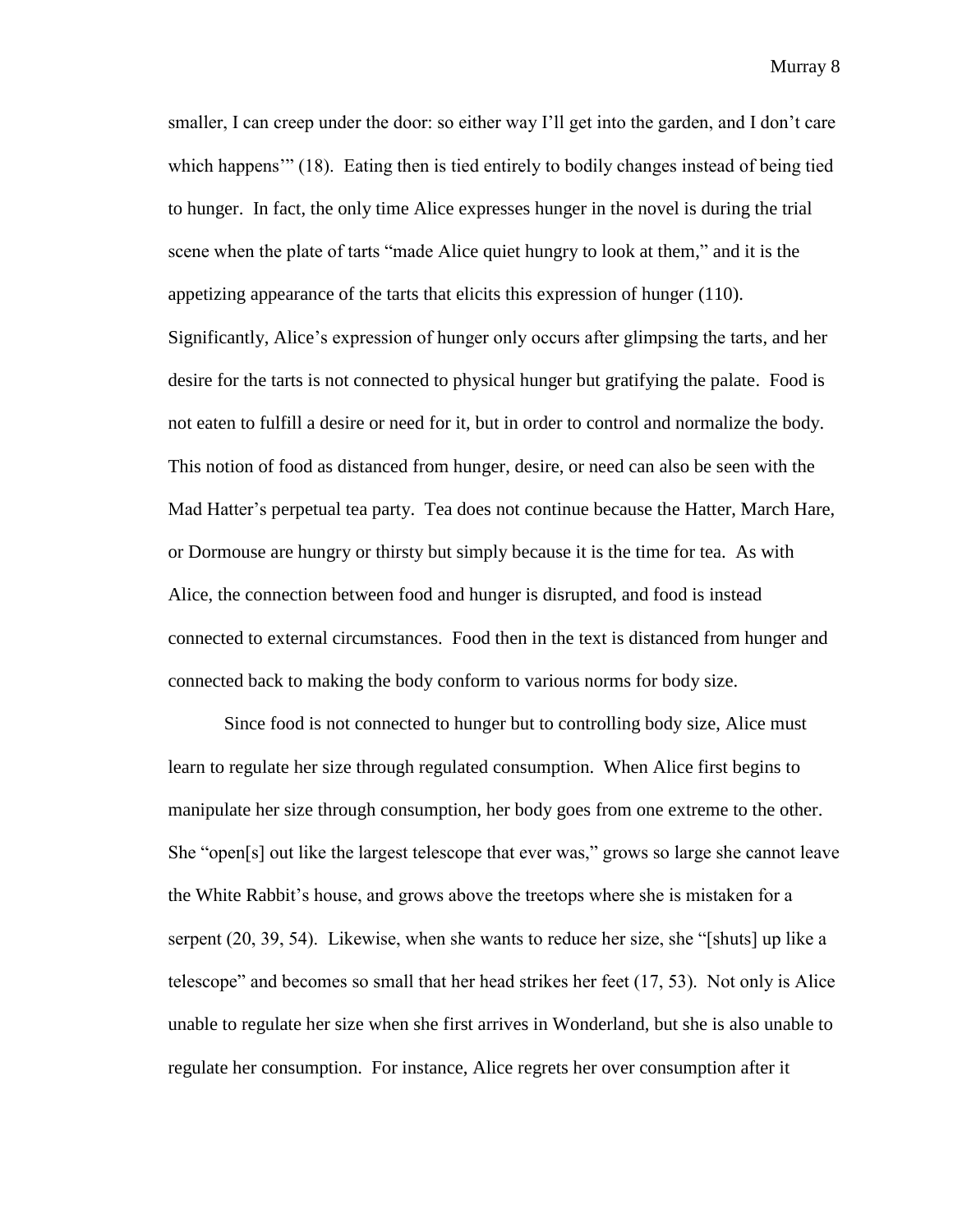results in excessive growth. After she has grown so large that she cannot leave the White Rabbit's house, Alice regrets consuming too much: "'[t]hat's quite enough—I hope I sha'n't grow any more—As it is, I ca'n't get out at the door—I do wish I hadn't drunk quite so much!" (39). In addition to regulating the amount she consumes, Alice also begins to regulate what she consumes. After encountering the huge puppy, Alice notes that "she could not see anything that looked like the right thing to eat or drink under the circumstances‖ (46). As Alice experiments with various foods and beverages in Wonderland, she learns that she must eat the right things in the right amounts, or her body will shrink away or grow to monstrous proportions.

After encountering the Caterpillar, Alice quickly learns to regulate her size by consuming the right things, sides of the mushroom, in the right amounts. Through experimentation, Alice learns how to eat properly in order to make her body either smaller or larger depending on the dimensions of the environment she encounters. This new ability to control her changing size is linked to her ability to carefully control her consumption. In fact, the terms used to describe Alice's consumption change once she learns how to regulate her consumption. Alice "finished off" both the potion labeled ""DRINK ME"" and the entire cake. However, after she meets the Caterpillar, she always "nibbles" her food. When she wants to become smaller after her encounter with the Pigeon, Alice "set to work very carefully, nibbling first at one and then at the other" side of the mushroom  $(56)$ . Likewise "she began nibbling at the right-hand bit" of the mushroom when she wanted to be the right size to visit the Duchess's house (56). When she sees the March Hare's large house "she did not like to go nearer till she had nibbled some more of the left-hand bit of mushroom, and raised herself to about two feet high"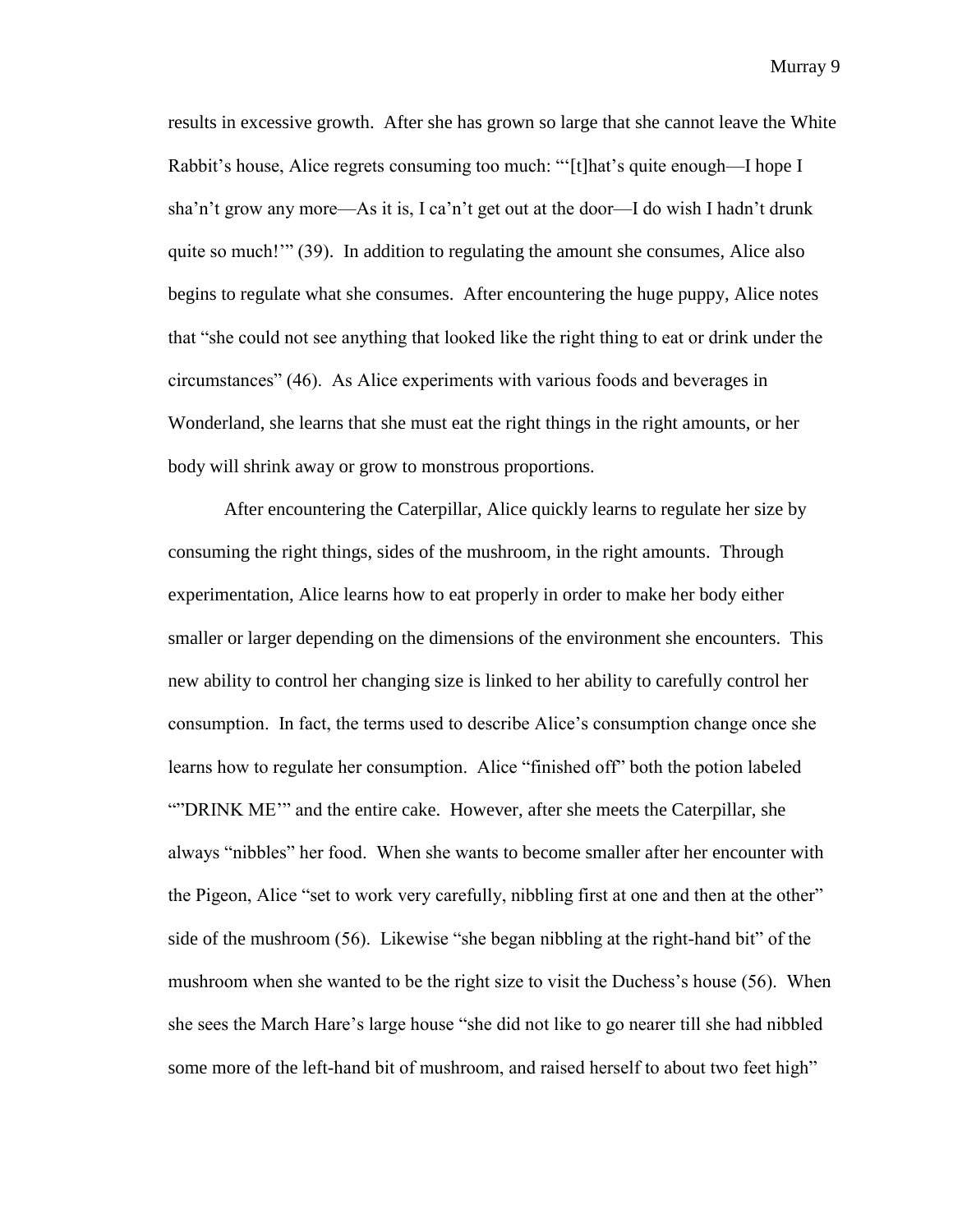$(67)$ . Finally, before Alice can enter the garden after the tea party she must again "set to work nibbling at the mushroom (she had kept a piece of it in her pocket) till she was about a foot high" (78). In other words, Alice learns to take very small, regulated, and feminine portions in order to better control the size of her body and adapt it to the requirements of the environment.

Alice's Wonderland experiences train her to succeed within a culture of anorexia since she uses eating as a means of manipulating the size of her body. Alice is conditioned to "[submit] her physical appetites . . . to her will" as her expression of hunger during the trial is denied and all of the episodes of eating are related to changing the body instead of satisfying her appetite (Silver 27). Alice's time in Wonderland acts as a means of introducing her to both the self-denial and dismissal of appetite that would be expected of a proper Victorian woman.

In addition to illustrating two of Silver's features of the Victorian culture of anorexia, *Alice* also exhibits an idealization of the child that links Alice to "the anorectic [who] slows the process of sexual maturation . . . and her body remains childlike" (Brumberg 30). Carroll is well known for his infatuation with young girls, including Alice Liddell, and this preference for the young girl over the adult woman is clear in *Alice*. Alice encounters a few grown women in Wonderland, yet these women are entirely repellant figures. Alice first meets the Duchess in a kitchen, which associates the Duchess with food and appetite, and quickly discovers that she treats her baby in a violent manner that convinces Alice she will "kill it in a day or two" (Carroll 63). Alice encounters the Duchess again and is not happy about this second encounter since "the Duchess was *very* ugly" and had "an uncomfortably sharp chin" which she rested on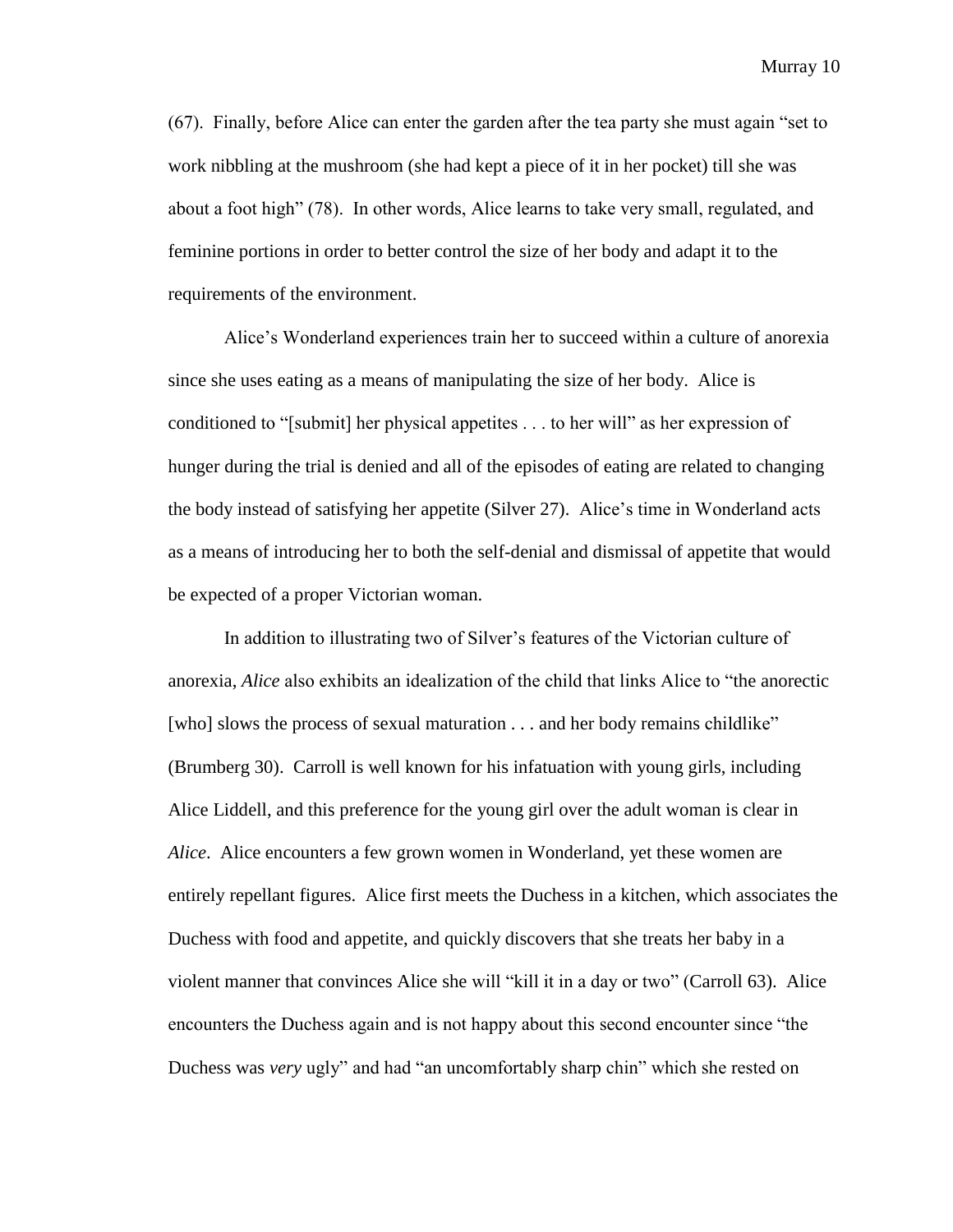Alice's shoulder (92-93). The Queen is also described in a repellant manner. In addition to being an out of control woman who always threatens her subjects with violence, she also directs a trial to punish the person who stole her tarts and therefore prevented her from indulging her appetite for the sweets. According to Silver, self-control is "crucial to femininity," and it is this self-control that these two adult women seem to lack (Silver 47). It is only Alice, the girl not the woman, who is able to exhibit self-control.

Moreover, the end of the novel expresses a clear preference for the childlike woman. After Alice wakes from her dream, she tells her sister about it. Alice's sister then has her own dream about Alice's future: "she would keep, through all her riper years, the simple and loving heart of her childhood‖ (Carroll 127). Significantly, even as a grown woman, Alice holds onto "her own child-life," and while an adult, Alice cannot escape her childhood (Carroll 127). Alice, along with the adult women in the novel, demonstrates that the ideal woman "was to remain permanently childlike, childlike even in maturity" (Gorman 6). The Queen and Duchess, who are unable to control themselves, provide a direct contrast to the ideal Victorian girl/woman who should both remain childlike and treat "the body as an entity that must be subordinated to the will and disciplined as an emblem of one's self control" (Silver 27). For Carroll, only Alice, or the young girl, is able to deny her hunger and control her appetite, and the adult woman must hold on to her childhood or risk becoming a repulsive figure.

#### "Stuffing Without Limit"

*Speaking Likenesses, Mopsa the Fairy, and "Amelia and the Dwarfs" have been* classified as *Alice* imitations by Sanjay Sircar and Carolyn Sigler. Sircar provides a lengthy list of "elements" that make a text an *Alice* imitation. Sircar notes that an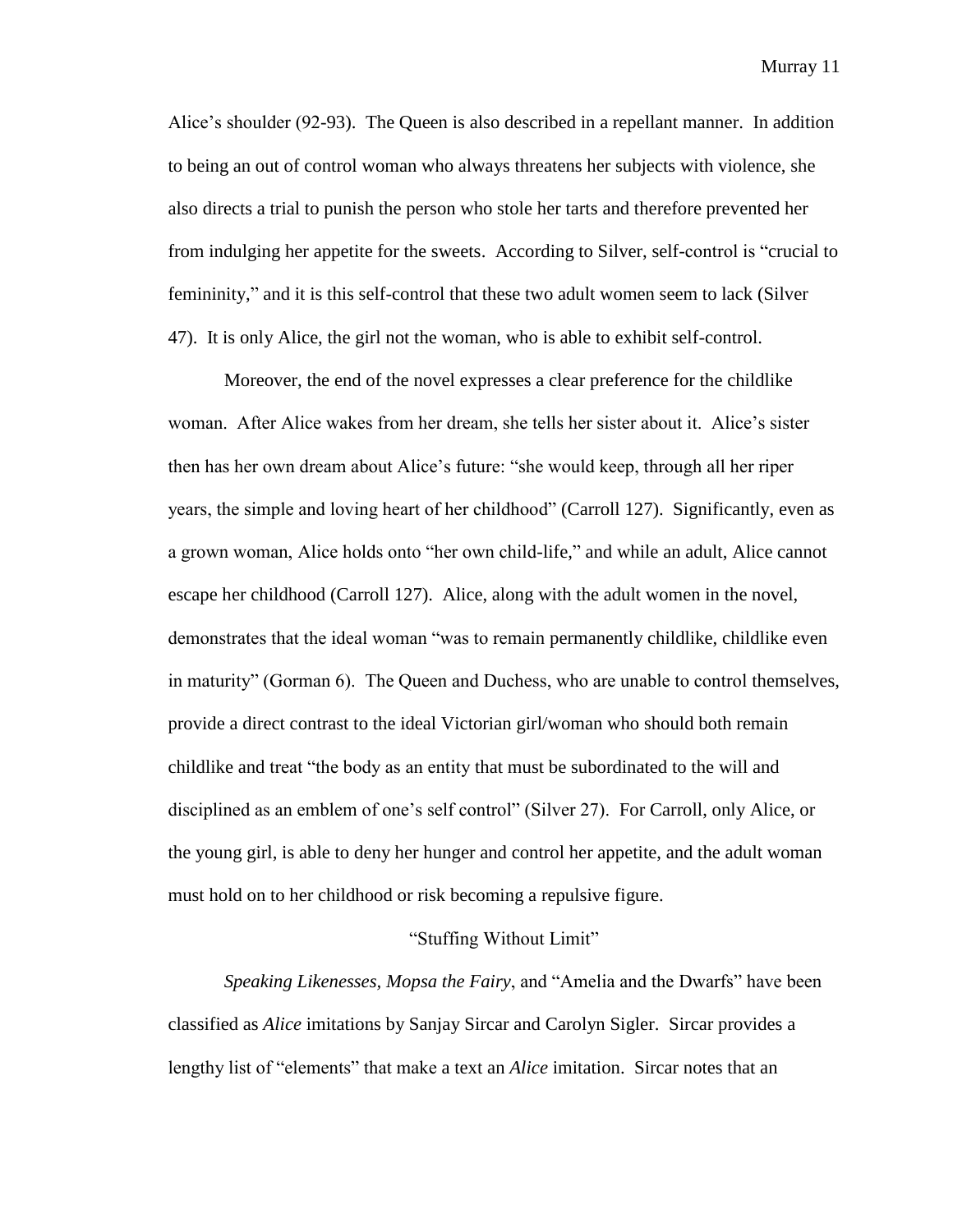imitation does not have to contain every element, but it will have several. The texts examined in the rest of this paper exhibit some of the following characteristics outlined by Sircar: "a generic 'Alice'-like little girl," "a 'Wonderland," "non-human 'fantasy' characters," "growing big and small," and "overt acknowledgements to Carroll" (27). Carolyn Sigler also records some of these same characteristics in her edition of *Alice* imitations. While all of the works discussed in this paper exhibit at least a few of the elements outlined by Sircar and/or Sigler, the focus of this paper is primarily on one characteristic: growing big and small. The three texts discussed in the remaining sections all respond to Carroll's representation of hunger, femininity, and body size. Rossetti, Ewing, and Ingelow, while they respond differently to eating and the appetite, all demonstrate a preference for adult women which directly contradicts Carroll's privileging of the child.

In a letter to her brother Dante Gabriel Rossetti, Christina Rossetti describes *Speaking Likenesses* (1874) as a "Christmas trifle, would-be in the Alice style" (quoted in Knoepflmacher 302). *Speaking Likenesses* did not gain either the popularity or praise that *Alice's Adventures in Wonderland* did. Instead, the text has been "[s]eldom discussed and uniformly belittled whenever mentioned‖ (Knoepflmacher 310). For instance, when "surveying a recently published batch of Christmas books for children, [John] Ruskin chose to keep 'all but one,' including the item he had found to be the most offensive of the log. ‗The worst' he pronounced emphatically, ‗I consider Christina Rossetti's. I've kept that for the mere wonder of it: how could she or Arthur Hughes sink so low after their pretty nursery rhymes?"" (Knoepflmacher 310). Yet, the text presents a direct challenge to Carroll's disdain for the adult woman. While Rossetti illustrates that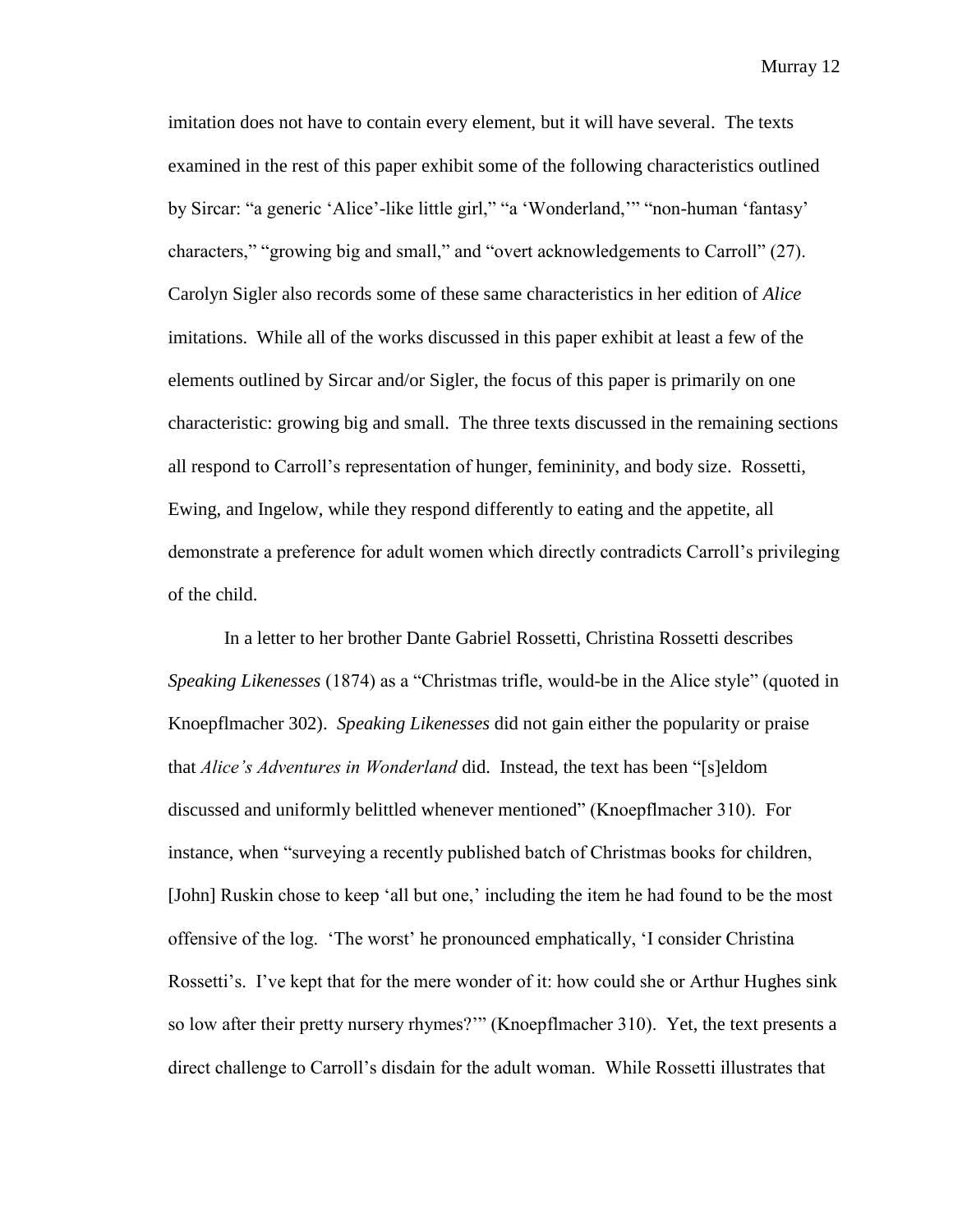hunger and appetite must be controlled, she suggests that only the adult woman is capable of doing so. Instead of emulating the child, as Carroll describes, Rossetti demonstrates that the young girl must learn to replicate the self-control of the mature woman.

*Speaking Likenesses* is a frame tale composed of three stories that an aunt tells her nieces while they sew. The three brief tales that comprise *Speaking Likenesses* all deal with hunger and the necessity to control and repress the appetite. When we compare the first and last tales, we can see a progression in the heroines' abilities to control hunger. Whereas Flora in the first tale is punished for her greed by dreaming of a feast in which she is forbidden to participate in, Maggie willingly controls her appetite for the chocolate she is delivering. Furthermore, Maggie's behavior mirrors that of her grandmother. Both are self-denying and more interested in helping others than in indulging themselves. Much like her grandmother, Maggie ends the story by feeding others, the three animals she rescued, and not just herself. In the three tales, Rossetti represents the female appetite as in need of discipline and control. Therefore, she upholds aspects of the Victorian culture of anorexia, self-control and denial of hunger, as identified by Silver. Furthermore, Victorian "[w]omen were expected to be more controlled than men, but were also presumed to be physiologically incapable of imposing control . . . they are helpless prisoners of their own bodies" (Shuttleworth 60). Rossetti argues against this assumption of women's inability to control their bodies by suggesting that grown women are capable of control and self-denial. This belief in a woman's ability to control her body means that Rossetti does not idealize the girl over the woman as Carroll does in *Alice*. For Rossetti, young girls must learn control from the example of a grown woman.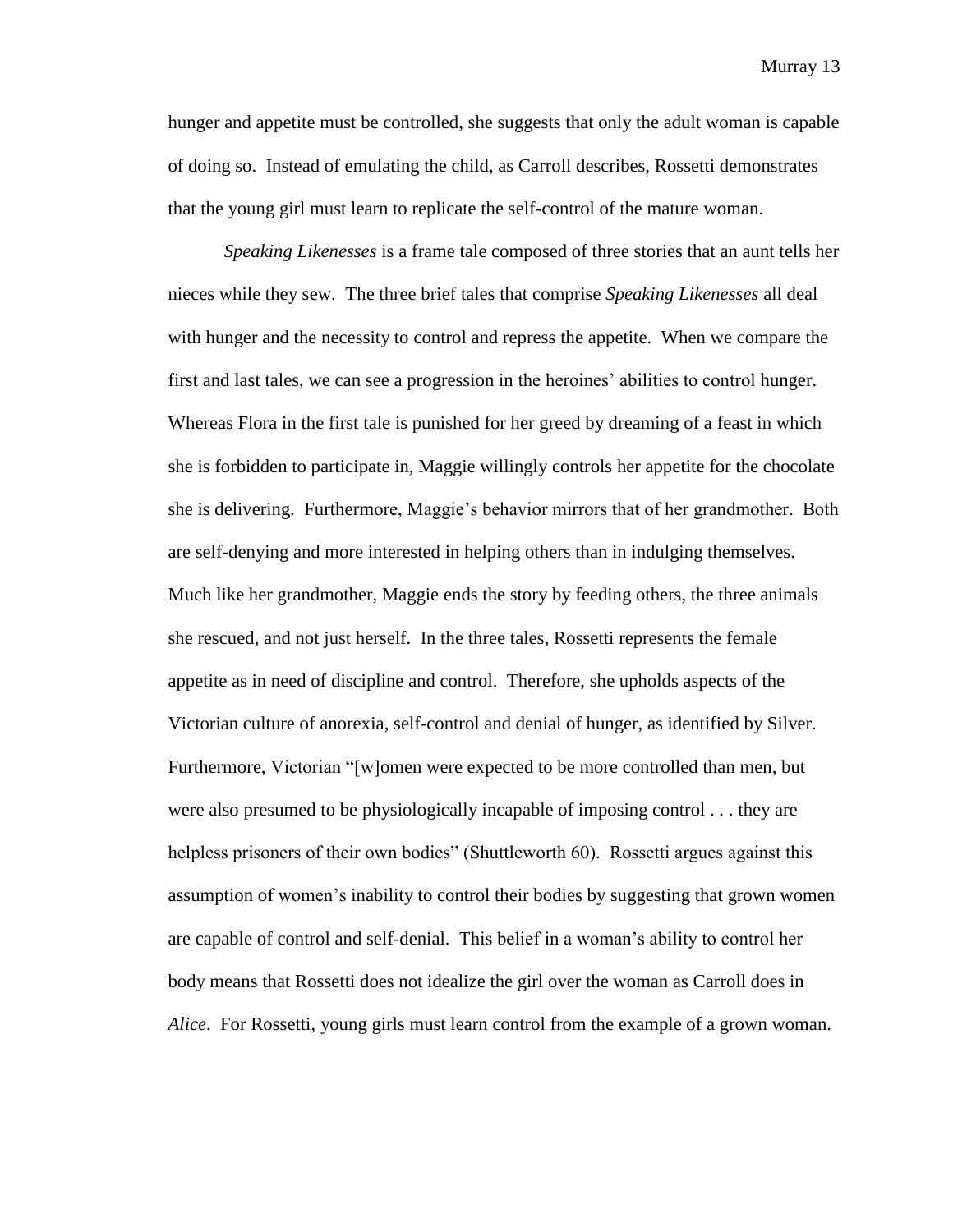Therefore, only the girl who most closely resembles a grown woman is rewarded in her tale.

In the first story, Flora is celebrating her eighth birthday with several friends. The children get into a fight, and separated from the other children, Flora ends up in the "Land of Nowhere," in order to attend a horrifying birthday party for another girl (Rossetti 338). Both portions of the story, Flora's actual party and the dream party, are connected to food and eating. The initial conflict among the children occurs when they fight over a box of sugar plums Flora received for her birthday. The children accuse each other of taking the biggest one and of not leaving enough for everyone. This conflict is followed by a disappointing dinner during which "[e]ach dish in turn was only fit to be found fault with" (Rossetti 327). These initial encounters with food set Flora up for the horrifying dream that functions as a punishment or corrective for her greed and appetite during her birthday celebration. According to Brumberg, food restriction was a common punishment for Victorian children, and children "were routinely sent to bed without supper or refused a special sweet because they had been 'bad.' Denial of food was an easy, accessible parental weapon against the misbehaving child" (136). Flora's terrifying dream acts as her punishment for displaying an unfeminine appetite during her own birthday celebration.

When Flora arrives at the dream birthday party, she is immediately confronted by tempting food. A table (the furniture can move itself in the story) approaches Flora and provides her with tea and strawberries and cream. However, before Flora can take a single bite, the "birthday Queen" tells her that she can't eat because "it's my birthday, and everything is mine"" (Rossetti 333). The Queen, who reflects Flora's own behavior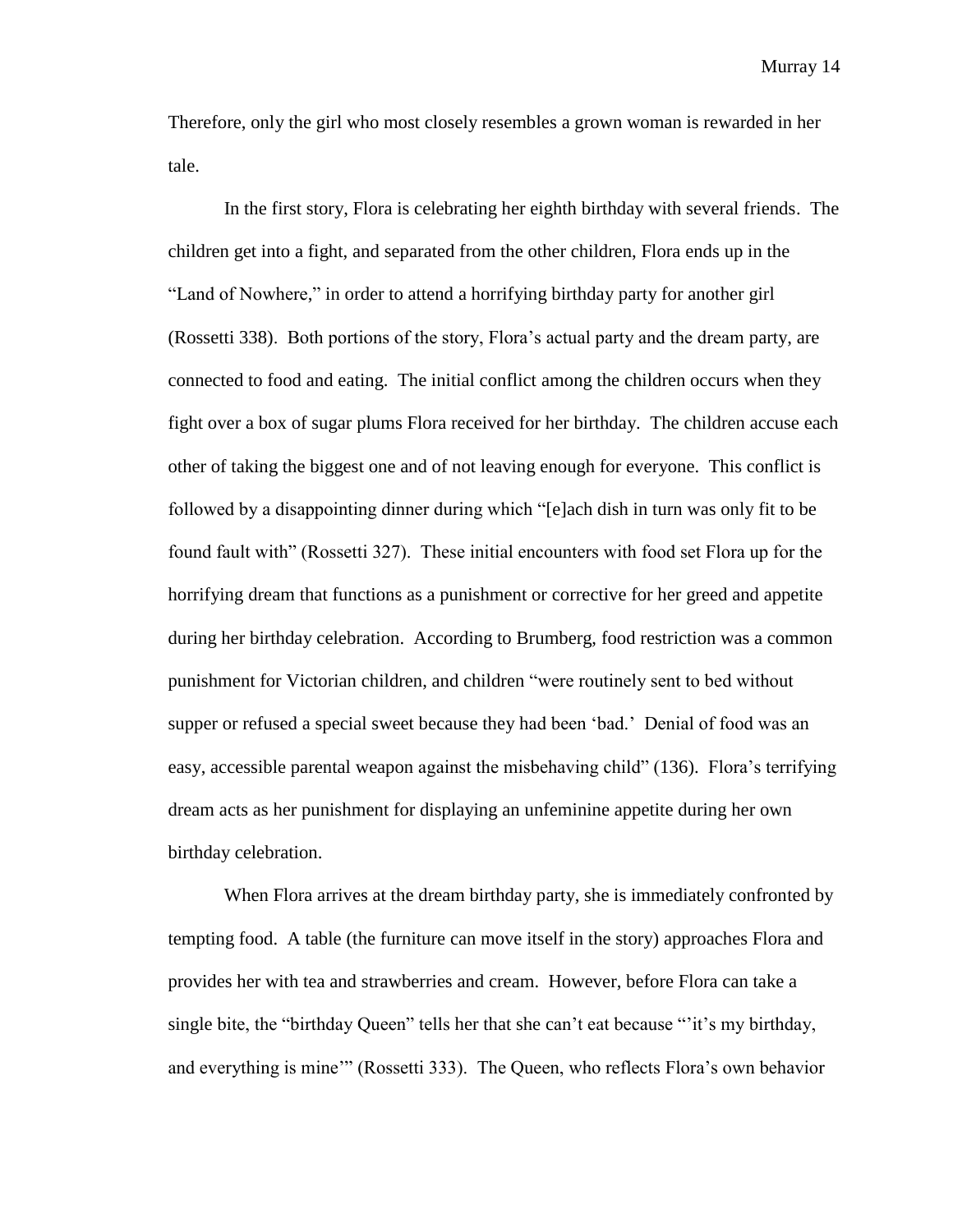during her birthday party, forces Flora to watch all of the children finish the meal without allowing her to eat anything. Near the end of the party, the children have another meal. During this feast, Flora was again denied food and "was reduced to look[ing] hungrily on while the rest of the company feasted, and while successive dainties placed themselves before her and retired untasted" (Rossetti 339). Furthermore, Flora witnesses the children eating vast quantities of "[c]old turkey, lobster salad, stewed mushrooms, raspberry tart, cream cheese, a bumper of champagne, a meringue, a strawberry ice, sugared pine apple, [and] some greengages" (Rossetti 339). Both of these experiences in the "Land of Nowhere" punish Flora for her own expression of appetite and failure to share graciously with her guests by forcing her to witness extreme forms of her own behavior. These children do not just eat they "stuffed quite greedily" and were "stuffing without limit" (Rossetti 334 and 339). All the time, Flora is denied food as a punishment for exhibiting greediness at her birthday party.

Between the two excessive meals, the children play two games: Hunt the Pincushion and Self Help. Both games are violent and act as a punishment for those with "abnormal" bodies. First, during Hunt the Pincushion the children would "[s]elect the smallest and weakest player (if possible let her be fat: a hump is best of all), chase her round the room, overtaking her at short intervals, and sticking pins into her here or there as it happens" (Rossetti 336). Significantly, the chosen "pincushion" was assumed to be female as well as disabled. Boys were also present at the party, yet they were not mentioned as possible choices for the pincushion. By limiting the selection to girls, and particularly girls with "abnormal" bodies, girls are labeled as already "abnormal." The second game, Self Help, also pitted boys against helpless female victims. During this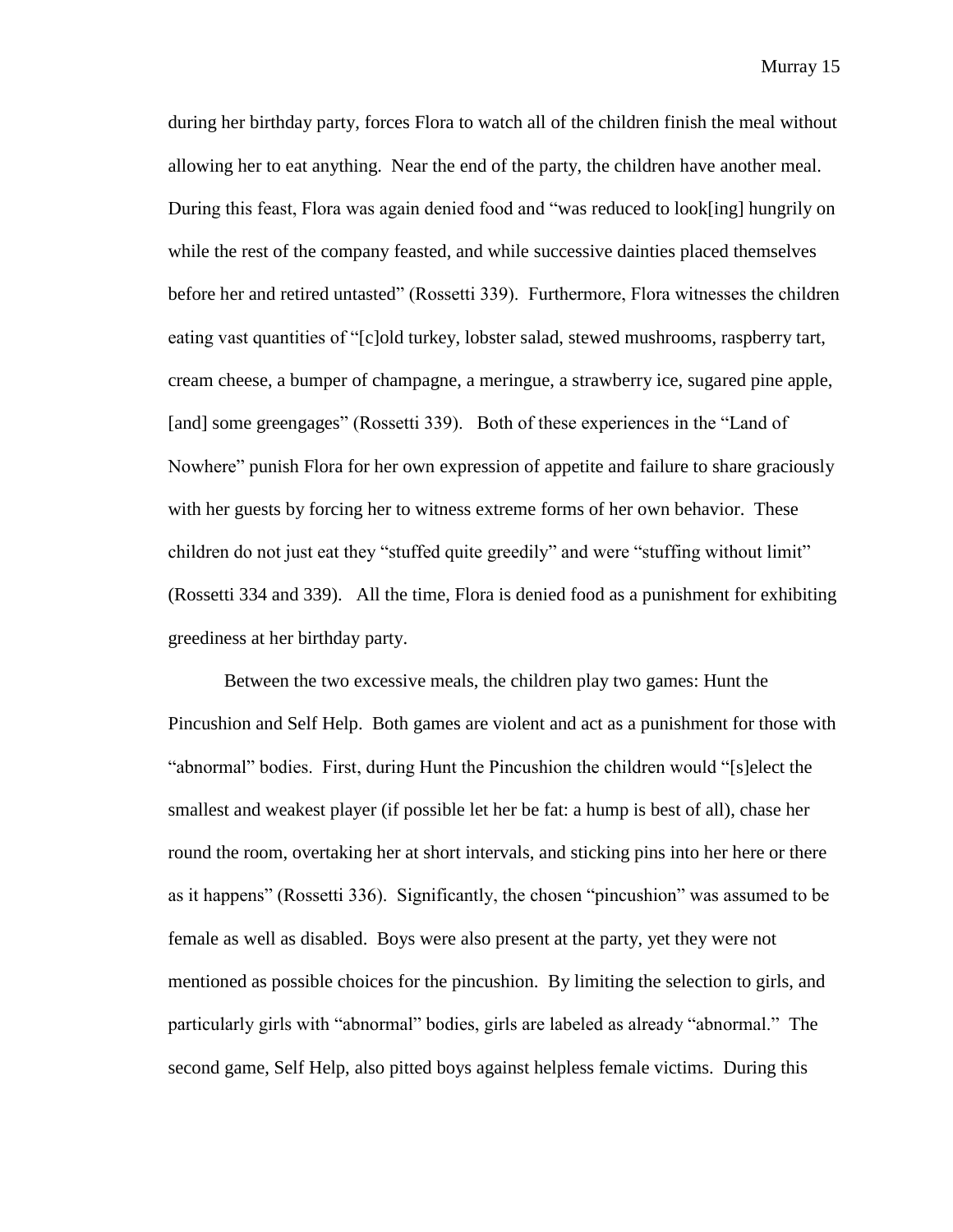game "The boys were players, the girls were played" (Rossetti 338). During both games (Flora was selected as the pincushion for the first game), Flora is tortured by the other children, particularly the boys. While the two meals punish Flora by forcing her to witness her own greed exhibited in a more extreme form, the games function as a physical punishment for Flora's expression of appetite during her birthday party.

In the second story, Edith attempts to light a fire to boil a tea kettle for her family's outdoor gipsy tea. However, Edith both fails to light the fire and forgets to put water in the kettle. While little actually happens in this story, it continues the theme of denying hunger. On her way to the site of the afternoon tea, Edith encounters a grape vine, and "she longed for a cluster of those purple grapes which, hanging high above her head, swung to and fro . . . but never within reach" (Rossetti 345). She does not pause for long as she contemplates the unreachable grapes, but similar to Flora, her appetite is denied. This episode, which retells the fable by Aesop and LaFontaine, is repeated a second time later in the story when a fox approaches the vine, fails to reach the grapes, and declares that they are sour. Finally, Edith attempts to boil the kettle are futile and the story ends before her appetite is satisfied by the gipsy tea.

The final story, functions as an example of how to both properly deny hunger and feed the self. In the story, Maggie, an orphan who lives with her grandmother, Dame Margaret, is sent to deliver a few Christmas items that a family left in Dame Margaret's shop. During her delivery, her appetite is tested, and ultimately, she is able to resist her hunger. While Dame Margaret runs a shop that sells "burnt almonds, chocolate, and ‗sweeties' of every flavour, all done up in elegant fancy boxes,‖ Maggie and Dame Margaret do not consume these items (Rossetti 351). Instead, Dame Margaret is known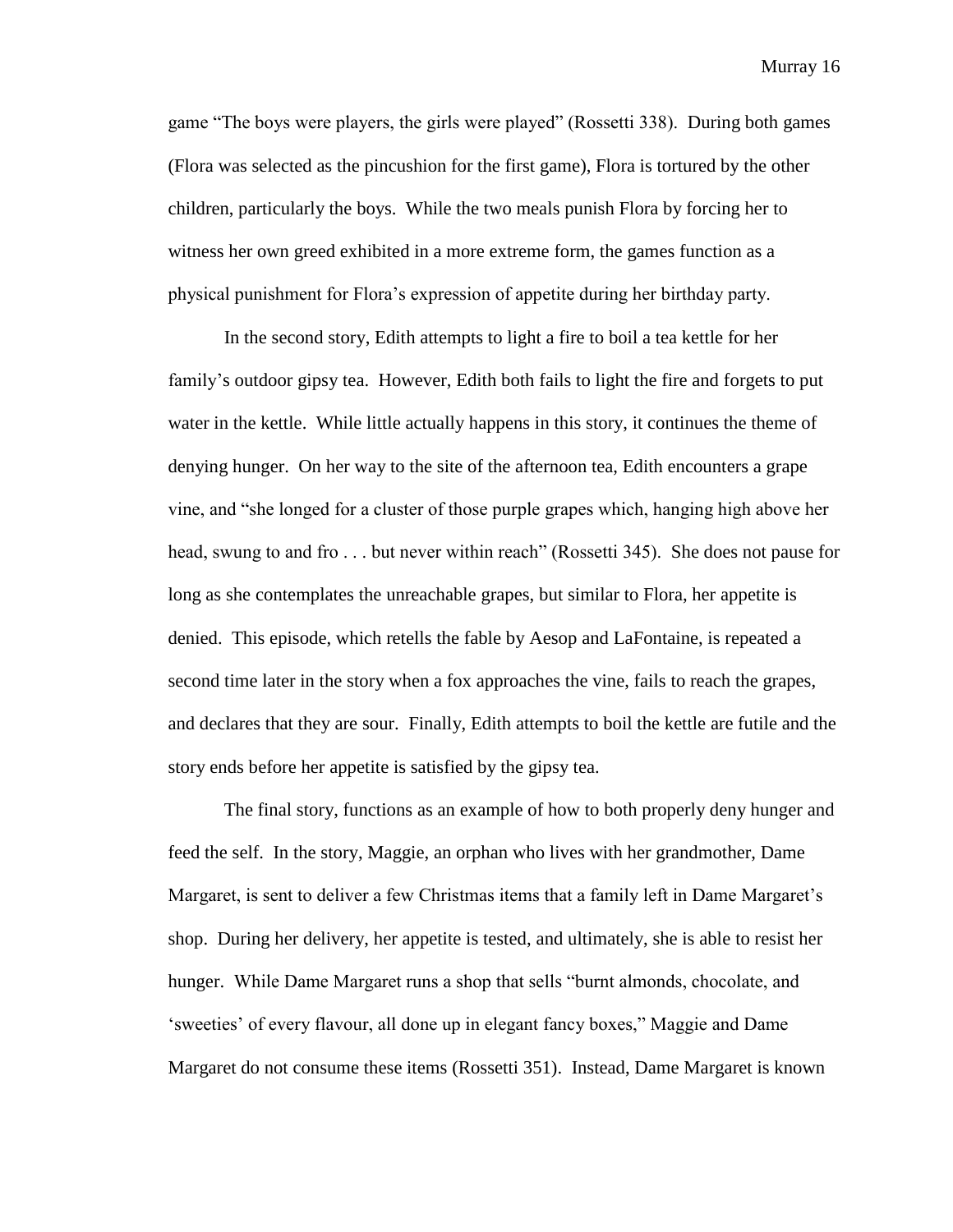for "her plain clothes and plain table" which allowed her to have the money to do "good deeds" including adopting her granddaughter (Rossetti 351). From the beginning then, Maggie and Margaret are connected to moderation as opposed to the initial indulgences of both Flora and Edith who are preparing to give in to their appetites at upcoming events, a birthday party and gipsy tea. On her way to deliver a basket shoppers had left in the store, Maggie encounters several temptations which could prevent her from completing her task. For instance, after seeing a couple of hungry birds Maggie grew "hungry from sympathy" (Rossetti 355). She even peeks into the basket to discover: ―[o]nly there lay the chocolate, sweet and tempting, looking most delicious through a hole in its gilt paper" (Rossetti 355). Shortly after acknowledging her own hunger, Maggie encounters a boy who "had indeed arms, legs, a head, like ordinary people: but his face exhibited only one feature, and that was a wide mouth" (Rossetti 355). This boy personifies Maggie's own hunger by vocalizing the hunger Maggie had begun to feel after her encounter with the birds. Furthermore, he demands the chocolate, but Maggie is able to resist by linking eating the chocolate to stealing. After braving this encounter, she successfully delivers the basket. On the way home, Maggie collects the homeless animals she encounters: a bird, cat, and dog. Once home, she "drank tea, and ate buttered toast‖ with her grandmother, and fed all three animals with bits of her tea and toast (Rossetti 360).

Significantly, Maggie is the only one of the three girls who ends the story with a satisfied appetite. Yet, she does not end up consuming the extravagant delicacies Flora is denied at the party. Instead, Maggie consumes modest and plain fare, and she does not consume to excess. Instead, she shares her meager meal with the animals she has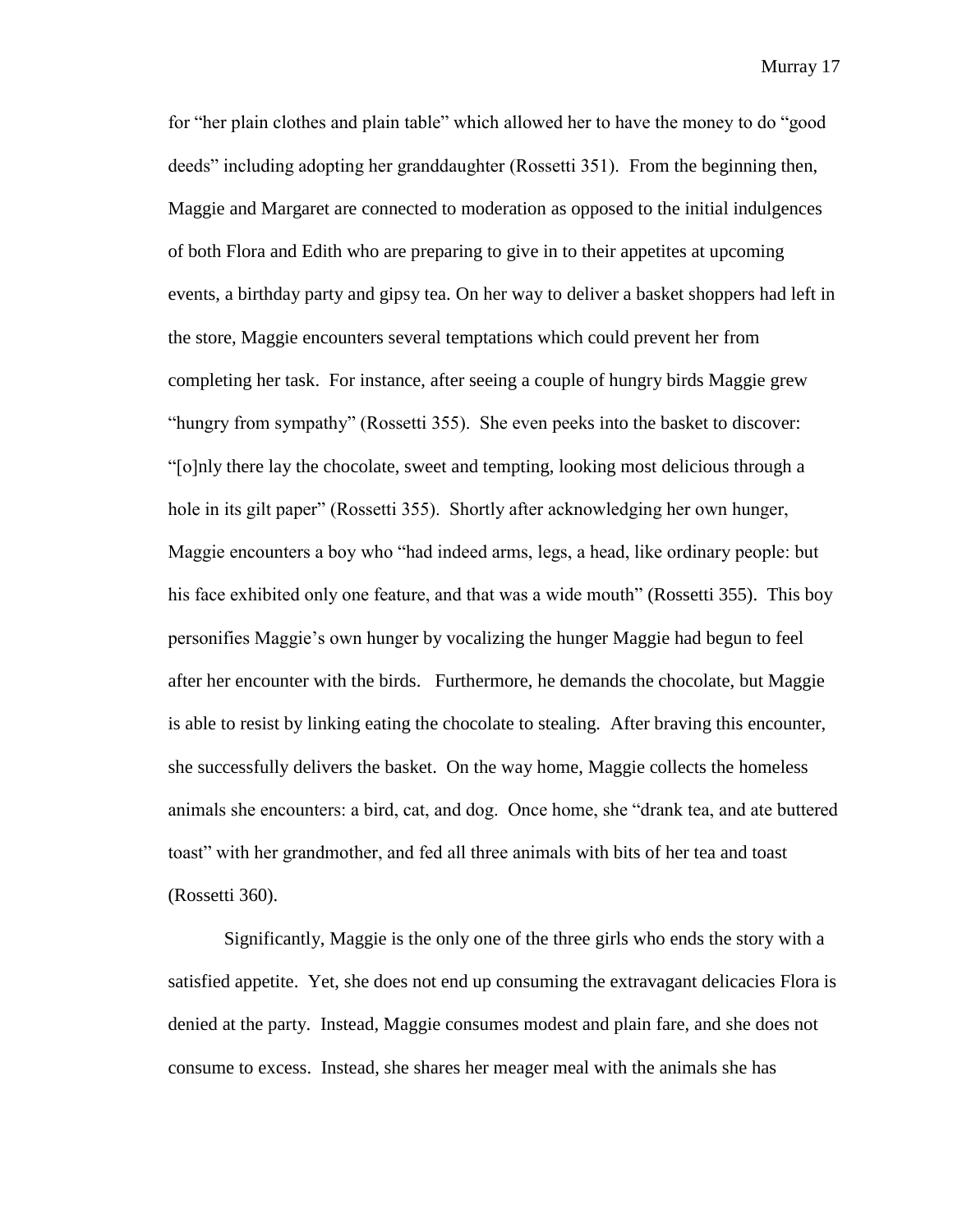adopted. Through these actions, Maggie mirrors her grandmother's maternal denial of appetite and feeding of others. Maggie then demonstrates that "[f]eeding brings more pleasure than eating. Food, then, becomes a vehicle, when given away rather than eaten, for generosity and charity. True pleasure comes both from feeding others and denying one's own appetite" (Silver 55). Maggie then eats at just the right moment, when her eating can be shared with others. Her meal is not greedy or over indulgent, but instead it exhibits her own generosity and self-denial in the face of her own desires. Maggie's reward comes from emulating the self-control of a mature woman, her grandmother.

Taken as a whole, the three stories present a progression of responses to the appetite. First, Flora indulges and exhibits greed when confronted with tasty food. Second, Edith's anxious preparations for the gipsy tea and disobedience for taking the tea kettle back fire, and her hunger, particularly when confronted by the grapes, goes unsatisfied. Finally, Maggie's ability to resist hunger, obey her grandmother, and complete her assigned task, unlike Edith, demonstrates that she is worthy of a reward, a modest meal. Furthermore, the focus on appetite and greed in *Speaking Likenesses* is clearly gendered and linked to one of Silver's features of the Victorian culture of anorexia: "the perfect woman is the one who submits her physical appetites  $\dots$  to her will"  $(27)$ . For instance, Maggie's hunger is personified in the form of the boy with the mouth who not only expresses her hunger but also convinces her to restrain herself since she "wouldn't be a thief" (Rosetti 356). According to Hilde Bruch "many anorexics talk about having ‗a dictator who dominates me' or, ‗a little man who objects when I eat' ... the little ghost, the dictator, the 'other self' is always male (Bruch 58 quoted in

Daniel 202). The mouth boy then operates as an "other self" who prevents Maggie from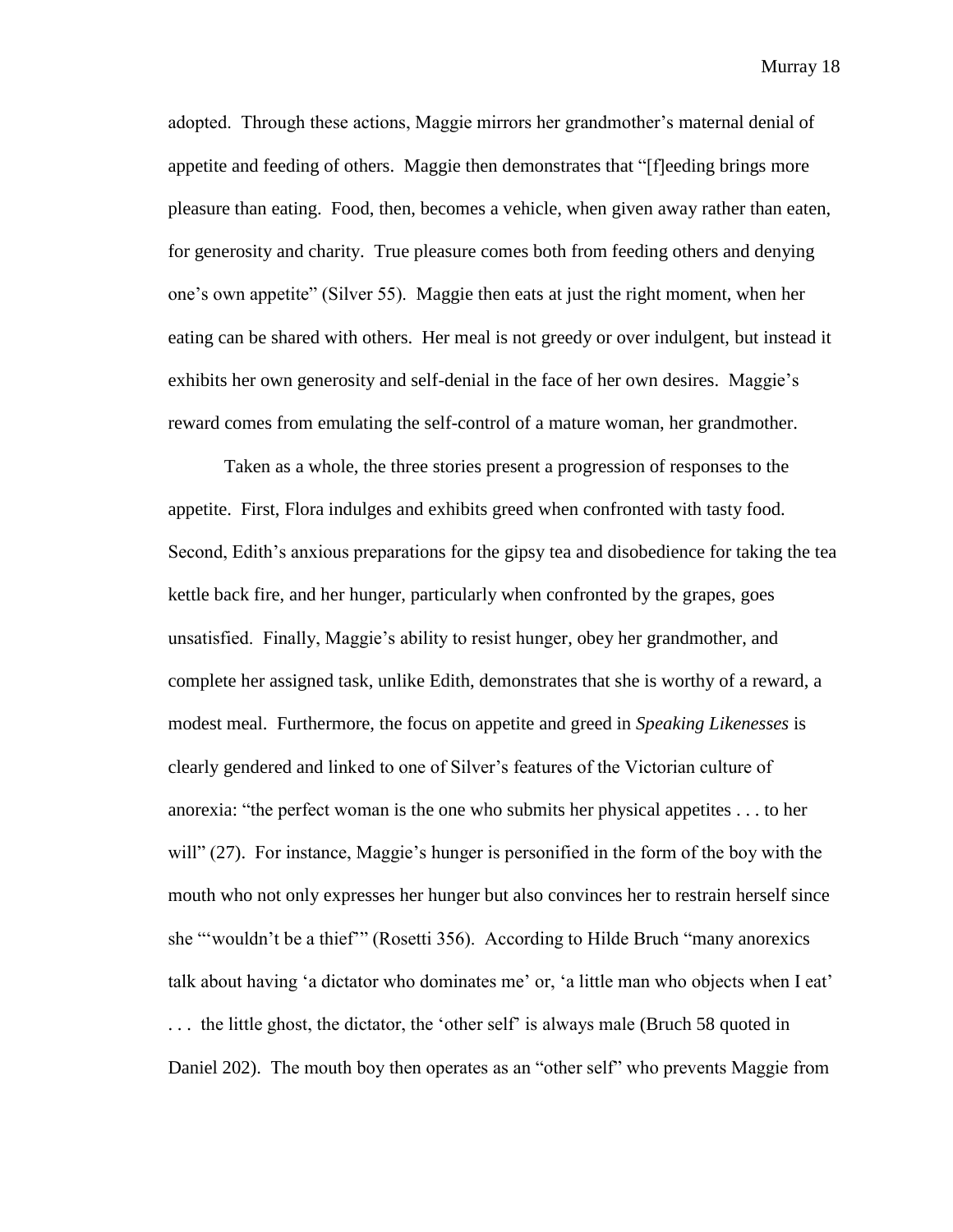indulging her appetite for the chocolate. Maggie then, who serves as the "proper" example of feminine behavior and consumption in the text, exhibits aspects of the Victorian culture of anorexia. She feeds others while refusing to give in to her appetite.

Finally, the stories directly counter Carroll's preference for girls over women. While Carroll suggests that the adult woman should remain childlike, Rossetti only rewards the child who emulates a mature woman. Rossetti's frustration with young girls is particularly clear in the first two stories which both include girls whose improper desires are denied. Edith is even so helpless that she cannot boil a kettle, and she must wait for her nurse to arrive with the correct supplies to light the fire (Rossetti 350). Furthermore, neither Flora nor Edith have adult women whose behavior they can model during their trials. Instead, both girls are left to their own resources and go astray. Maggie, the only one of the girls who is rewarded, closely replicates the behavior of a mature woman, her grandmother. Rossetti then does not present stories in which young girls are idealized. In contrast to Carroll's repulsive portraits of grown women, Rossetti highlights the inabilities of girls, and suggests that they should model themselves on adult women who can control their hunger.

While Rossetti's tales certainly exhibit the denial of hunger that fits with the Victorian culture of anorexia, her praise of maturity presents a challenge to anorexia and its aim to keep the body both small and immature. Yet, Rossetti's representation of womanhood is problematic in that it is closely aligned with restricting the appetite and controlling consumption. Therefore, while Rossetti challenges one specific aspect of the Victorian culture of anorexia, overall, *Speaking Likenesses* reinforces the culture's emphasis on controlling female consumption.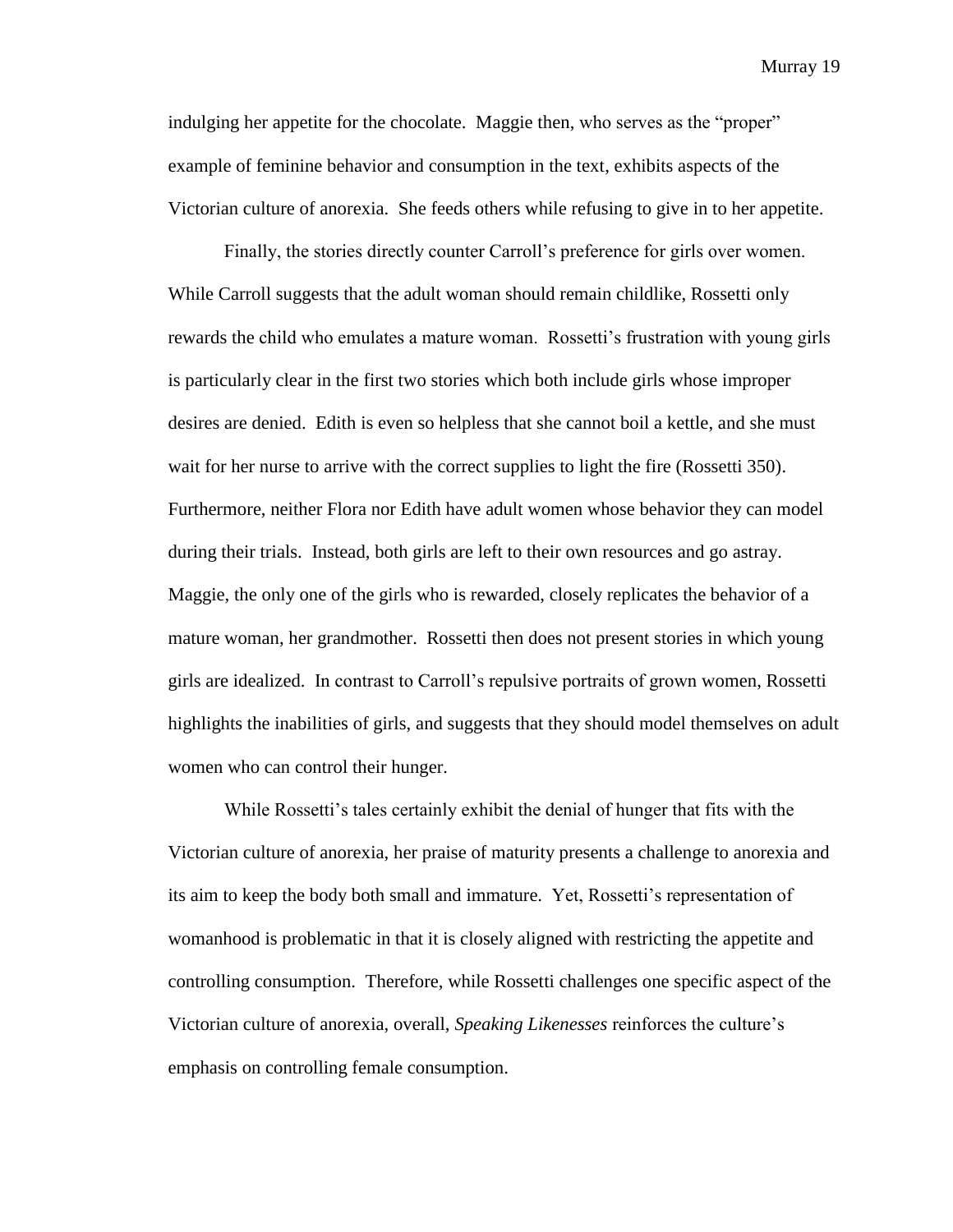#### "Mopsa had grown indeed"

Much like Rossetti's *Speaking Likenesses*, Jean Ingelow's *Mopsa the Fairy* (1869) values female maturation, and both works include older women who serve as role models for young girls. While both Rossetti and Ingelow, in contrast to Carroll, positively represent adult women they do so for different purposes. For Rossetti, female hunger is crucial, and her text favors grown women because they are more capable of controlling their appetites. However, Ingelow's text does not connect "proper" femininity to self-control. Instead, the novel suggests that growth of the body leads to additional power and wisdom.

The novel follows a young boy, Jack, as he ventures into Fairyland after stumbling upon a nest of fairies inside a hollow tree. Jack protects and cares for these fairies, especially Mopsa, until they safely travel into a kingdom of Fairyland. Then Mopsa, Jack's favorite fairy, begins to grow rapidly and is marked as a queen who needs to travel to her own kingdom. While Mopsa does not address hunger to the same extent as *Speaking Likenesses* and "Amelia and the Dwarfs," it is concerned with female growth and presents a direct challenge to Carroll's privileging of girlhood. As discussed earlier, growth is at the heart of anorexia nervosa. The restriction of food present in anorexics is tied both to a desire for an extremely thin body and to a desire to halt the maturation process. Jack fears Mopsa's growth and wants to halt it. Yet, Mopsa continues to grow and rely on Jack's help and protection less and less. At the end of the novel, Mopsa has matured into a queen who is more than capable of ruling her subjects, while Jack has not matured at all and is forced to go back home to his mother. Mopsa then provides a challenge to Carroll's Queen in *Alice*. Carroll depicts the Queen as a repulsive grown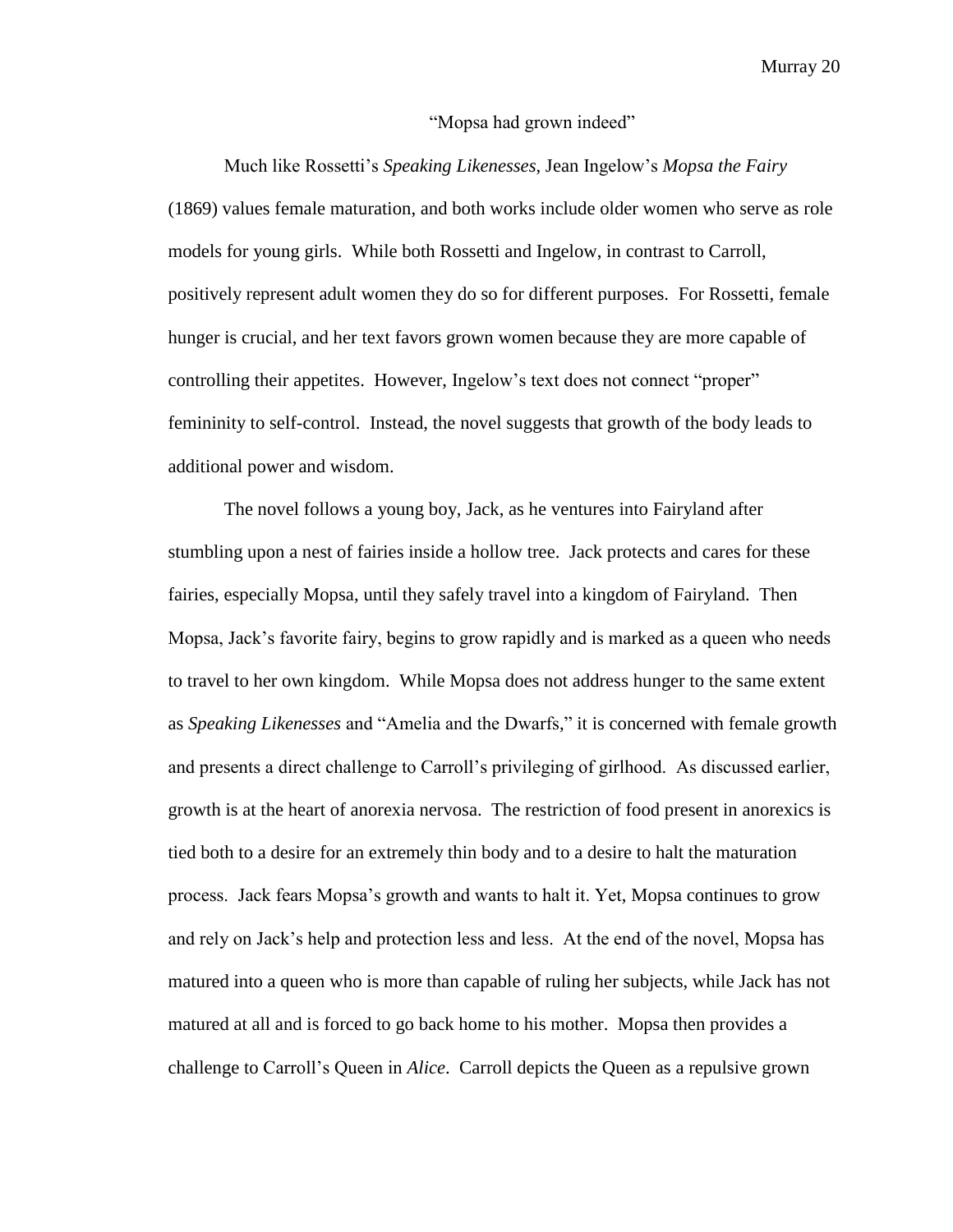woman who lacks self-control and uses her power ineffectually, yet Mopsa's rapid growth is linked to increasing wisdom and power, not disintegrating self-control. Ingelow suggests that female growth and maturity are not to be feared or halted, but instead female growth should be embraced.

The novel clearly links female body size to power. Mopsa begins the story as a fairy who is tiny and easily fits into Jack's pocket with several other fairies. Mopsa and the other fairies are quite helpless, and they rely on Jack to protect them, especially from the ravens who want to eat the fairies: "[t]here is not meat so tender; I wish I could pick their little eyes out" (Ingelow 231). Yet over the course of her adventures with Jack, Mopsa grows at a swift pace: "Mopsa had grown indeed; she had only just reached to his knee the day before, and now her little bright head, when he measured her, came as high as the second button on his waistcoat" (Ingelow 269). Furthermore, Jack becomes obsessed with tracking Mopsa's development, and he clearly fears its progress. For instance, Jack tell Mopsa that "'I hope you will not go on growing so fast as this . . . or you will be as tall as my mamma in a week or two – much too big for me to play with" (Ingelow 269). Jack's careful monitoring of Mopsa's development mirrors the close monitoring of Victorian women by male physicians as described by Sally Shuttleworth: ―women [were] anxiously monitoring the slightest aspect of their bodily functions, constantly under threat of medical intervention in the most overtly physical forms" (48). For Jack, Mopsa's extremely rapid growth "represented a threatening instability of physical forces that needed to be regulated and controlled‖ (Shuttleworth 64). Jack's sole means of intervention is the careful monitoring and measuring of Mopsa's growth. While Jack clearly fears that Mopsa's development into a mature woman, he is unable to stop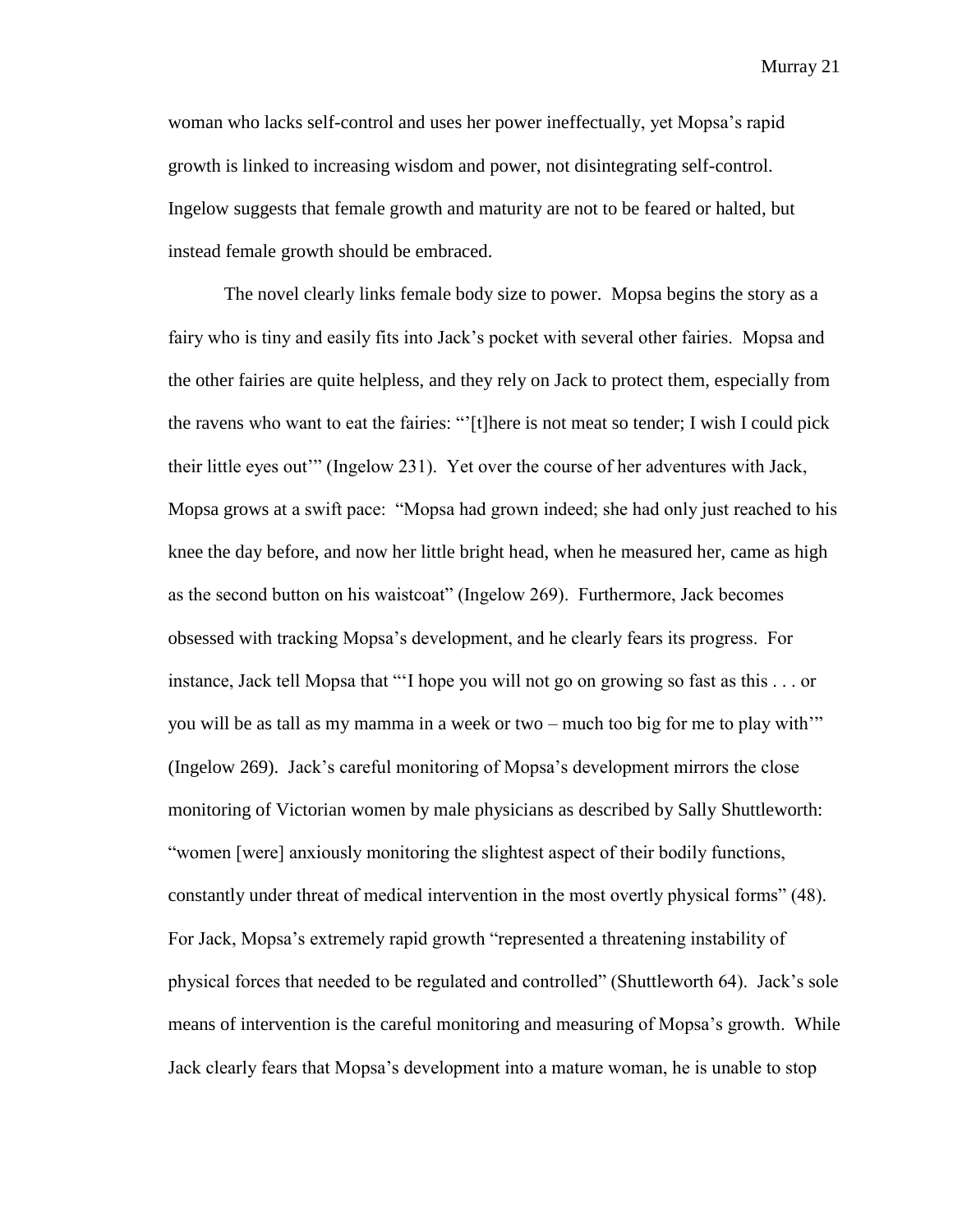her rapid growth. Eventually, Mopsa is taller than Jack and "was exactly the same height as the Queen – for of course nobody in Fairyland is allowed to be any bigger than the Queen; so, if they are not children when they arrive, they are obliged to shrink" (Ingelow 262). After Mopsa becomes bigger than Jack, her dependence on him begins to decrease.

In addition, Jack is also concerned with how Mopsa eats. For instance, at one meal "Jack was quite ashamed of her. First she . . . took something nice out of the Queen's plate with her fingers and ate it; and then, as she was going back, she tumbled over a melon and upset a glass of red wine, which she wiped up with her white frock; . . . and there she sat smiling, and daubing her pretty face with a piece of buttered muffin" (Ingelow 264). After watching her eat, Jack chastises Mopsa: "you are very naughty; if you behave in this way, I shall never take you out to parties again'" (Ingelow 264). Mopsa's behavior at this meal is certainly not a demonstration of the abstemiousness necessary in "the perfect woman who is one who submits her physical appetites . . . to her will" (Silver 27). While Jack expresses concern for both her growth and way of eating, he is the only one in Fairyland who is bothered by Mopsa. Furthermore, Jack's careful observations of Mopsa connect to two aspects of the Victorian culture of anorexia. First, he repeatedly measures her growth in the hope that her body stays childlike. Second, he watches her eating and criticizes her behavior when it strays from the abstemiousness and control expected from the "perfect woman."

As part of the maturation process, Mopsa begins to mirror the behavior of the older Queen. For example, the Queen tells long, prophetic stories which Mopsa eventually replicates: "I feel as if I must tell a story too, just as the Queen does" (Ingelow 278). Likewise, both Jack and the apple-woman (another human who has made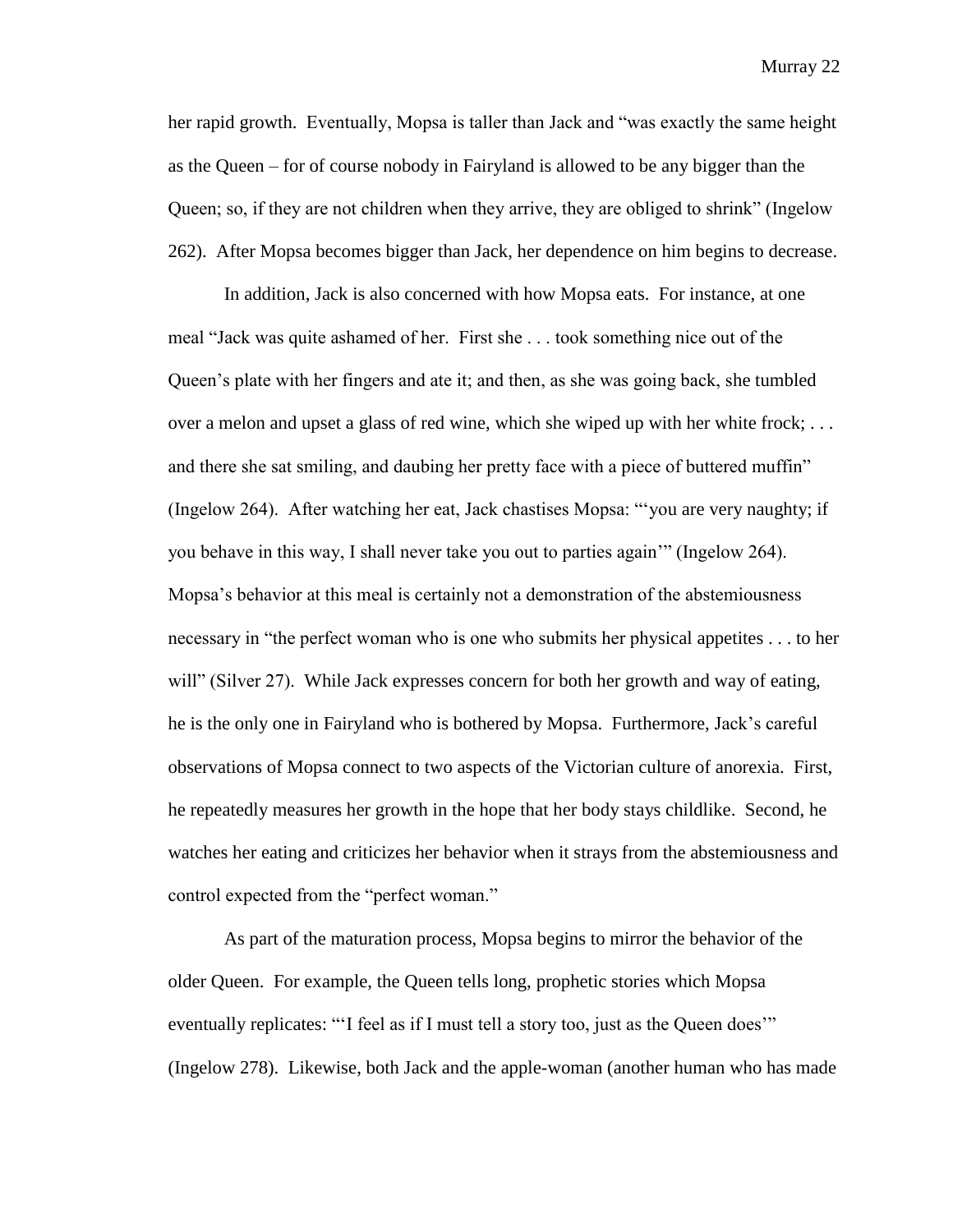her way to Fairyland) note that Mopsa's speech begins to sound like the Queen's: "'[t]o think of the pretty thing talking so queen-like already" (Ingelow 270). Much like Maggie in the final tale of *Speaking Likenesses*, Mopsa has an older role model on whom she can model her own behavior.

Mopsa's mind also develops at a swift rate. For instance, Jack notes that after one growth spurt she also "looked much wiser" (275). Furthermore, after she becomes a queen, "she spoke as wisely as a grown woman," although she still has some growing to do. The novel, therefore, connects bodily growth to increasing wisdom. Furthermore, this mental and physical growth establishes Mopsa's power. The power that comes with her role as the queen reaches its height when she forces Jack to return home because she no longer needs his help. Mopsa leads Jack out of her castle while "reeds were growing up between him and the great doors‖ (Ingelow 311). Jack tries to return to the castle, but he cannot find it among the reeds. As he is no longer necessary for Mopsa, he must leave the fairy kingdom and return home to his mother and father.

Ingelow's novel reacts against Carroll's desire to keep girls children by drastically speeding up the growth and maturation of Mopsa. She progresses from a young child in need of Jack's constant protection to a grown queen in a matter of days. While Jack hopes Mopsa will remain a child, the novel does not idealize the childish woman or the childish female body. Instead, much like Maggie in *Speaking Likenesses*, Mopsa quickly learns to emulate the behavior of the other queen she meets while traveling with Jack. It is the mature woman, not the child, who becomes the model for Mopsa's behavior. While Jack may prefer a small and immature Mopsa, he does not have the power to stop her growth and ensure that she remains childlike and dependent. Therefore, the novel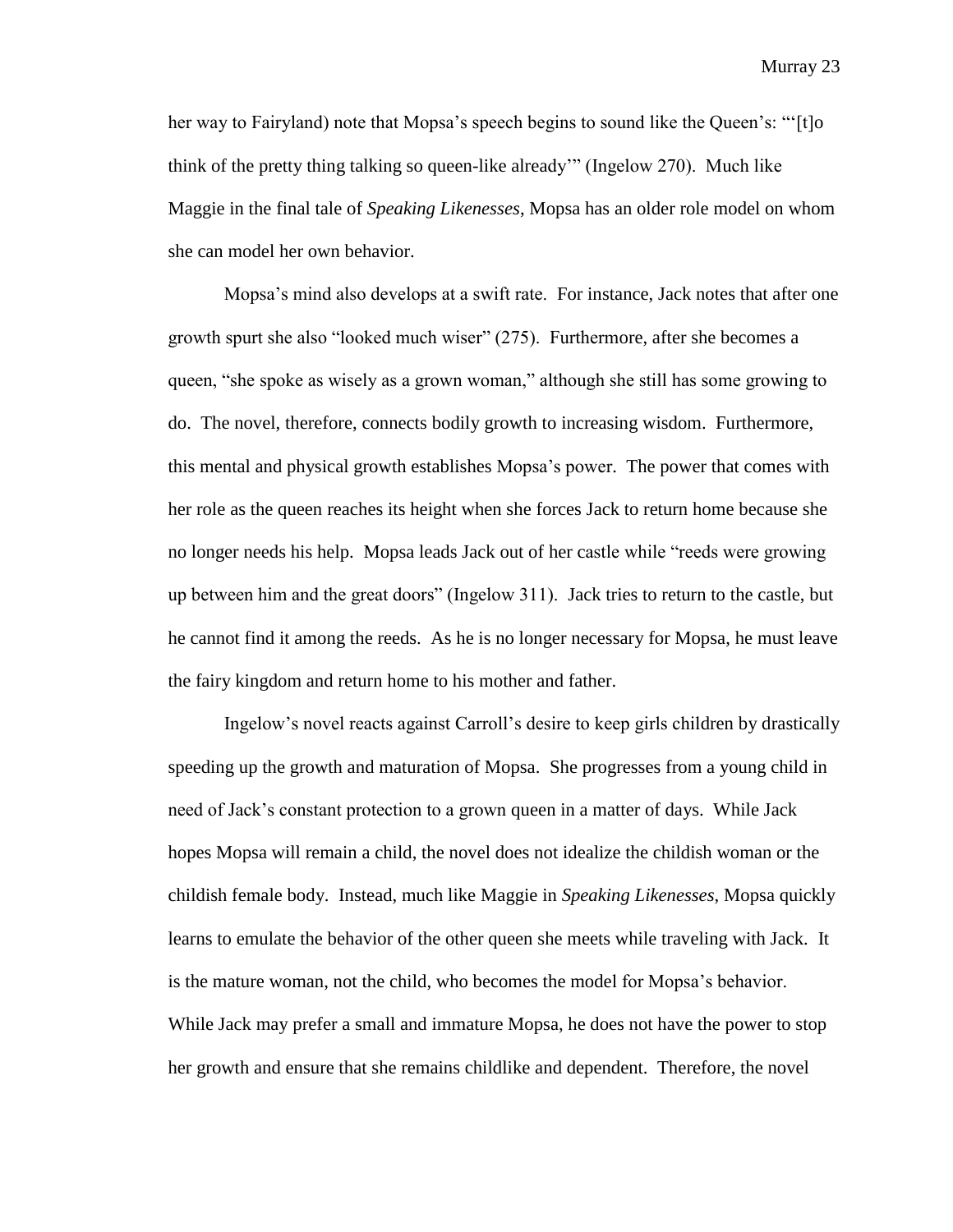rejects the notion that the ideal Victorian woman was "to remain permanently childlike, childlike even in maturity" (Gorman 6). While *Speaking Likenesses* critiques anorexia and its aim to keep the body immature, *Mopsa the Fairy* takes this critique a step further by favoring the mature woman without the necessary focus on self-control and denial.

"Amelia's Meals were Another Source of Trouble"

At the beginning of Juliana Horatia Ewing's "Amelia and the Dwarfs" (1870), Amelia is a disobedient girl who breaks things, is a picky eater, and torments her mother and nurse. One evening, Amelia goes outside even after being told she is not allowed to. In a field with hay stacks, Amelia encounters a dwarf who knows of Amelia's bad behavior, and he forces her underground to correct her behavior. Ewing presents a milder form of the Victorian culture of anorexia through Amelia's punishment for her out of control body. Initially, Amelia's body has not been "subordinated to the will and disciplined as an emblem of one's self control" (Silver 27). Her punishment underground aims to correct this inability to "[submit] her physical appetite  $\ldots$  to her will" (Silver 27). However, unlike Rossetti and Ingelow, Ewing focuses on the value and power of both maturation and adult sexuality. Ultimately, it is Amelia's maturation and discovery of her sexuality that gives her the power to end her punishment and to return home.

At the beginning of the story, Amelia's behavior is certainly out of control. She is a spoiled child who breaks objects, including a bowl and bracelet, which belong to her mother's acquaintances. She makes rude comments when making visits and interrupts conversations at dinner parties. Likewise, she talks to her nurse in an "insolent and" unladylike fashion" even after tormenting her nurse through the "wilful destruction" of her clothes (Ewing 109). Finally, Amelia's rebellious behavior is linked to food: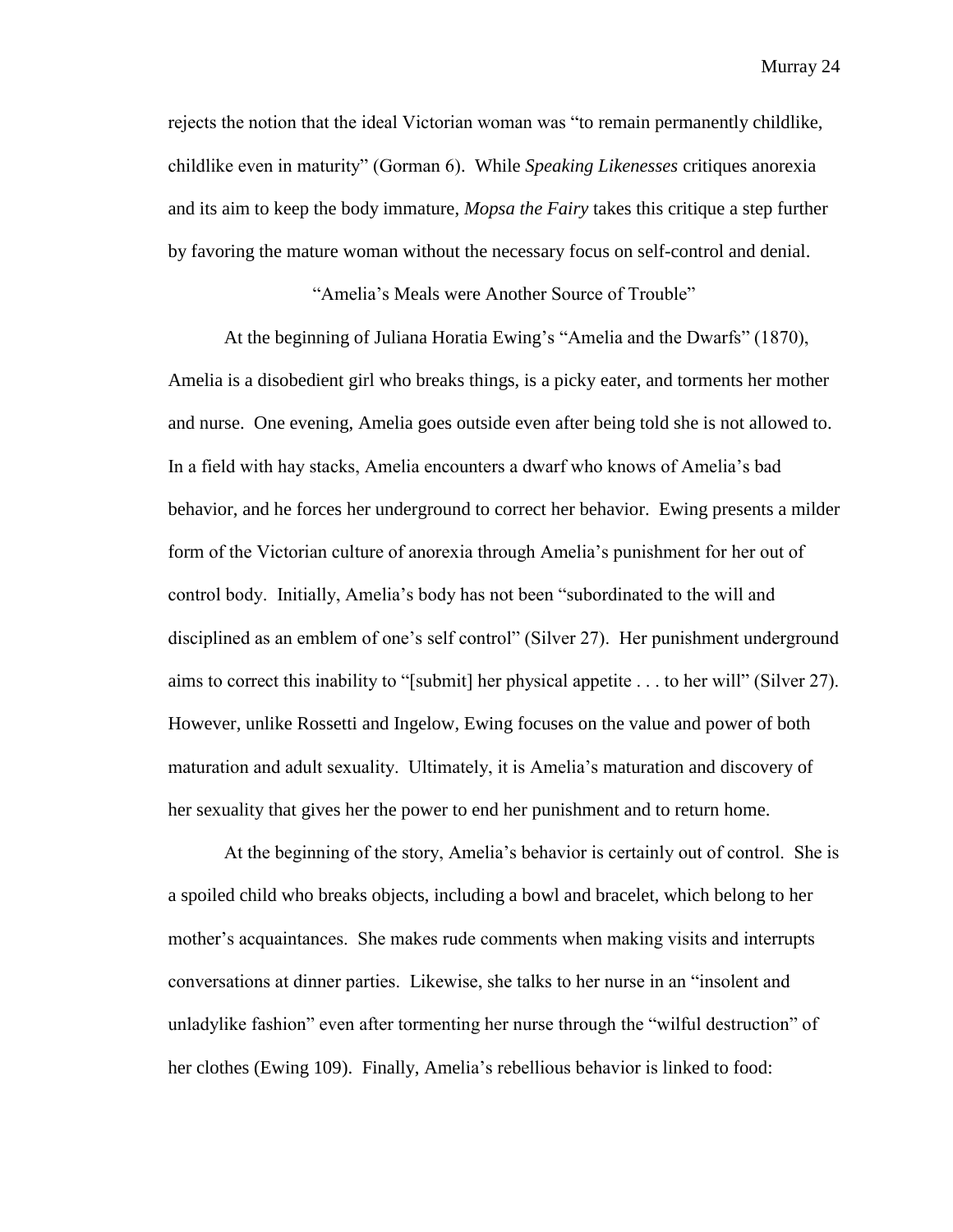―Amelia's meals were another source of trouble‖ (Ewing 110). Instead of eating what she had been given, "she fancied one thing and then another; she did not like this or that; she wanted a bit cut here and there" (Ewing 110). Amelia certainly does not behave like a Victorian angel in the house who can properly control both her body and appetites.

Amelia's rejection of some foods and demands for others goes against the typical Victorian regulation of children's meals. In addition to punishing bad children by withholding food, meals were a way to mold the character of a child:

for children of the upper and middle classes, particularly in England, the diet was also monotonous, not from necessity as it was for the poor, but on principle. Eating all that they were apportioned, often separately from their parents and on a very rigid schedule, these children were having instilled in them along with their food those qualities considered important to their society: frugality in the management of economic resources, asceticism in the husbanding of the body's resources, discipline and thrift in the use of time (Gelpi 12).

The meals in Amelia's family do not follow this norm for children. Instead, Amelia's picky eating, demands for specific items, and wastefulness are related to a culture of anorexia. According to Brumberg, "Refusing food at the family dinner table was a silent but potent form of expression that fit within the Victorian conception of decorum at table. Refusing to eat was not as confrontational as yelling, having a tantrum, or throwing things; refusing to eat expressed emotional hostility without being flamboyant" (137). Furthermore, Brumberg suggests that girls "turned to food as a symbolic language  $\dots$ because girls' options for self-expression outside the family were limited by parental concern and social convention . . . Young women searching for an idiom in which to say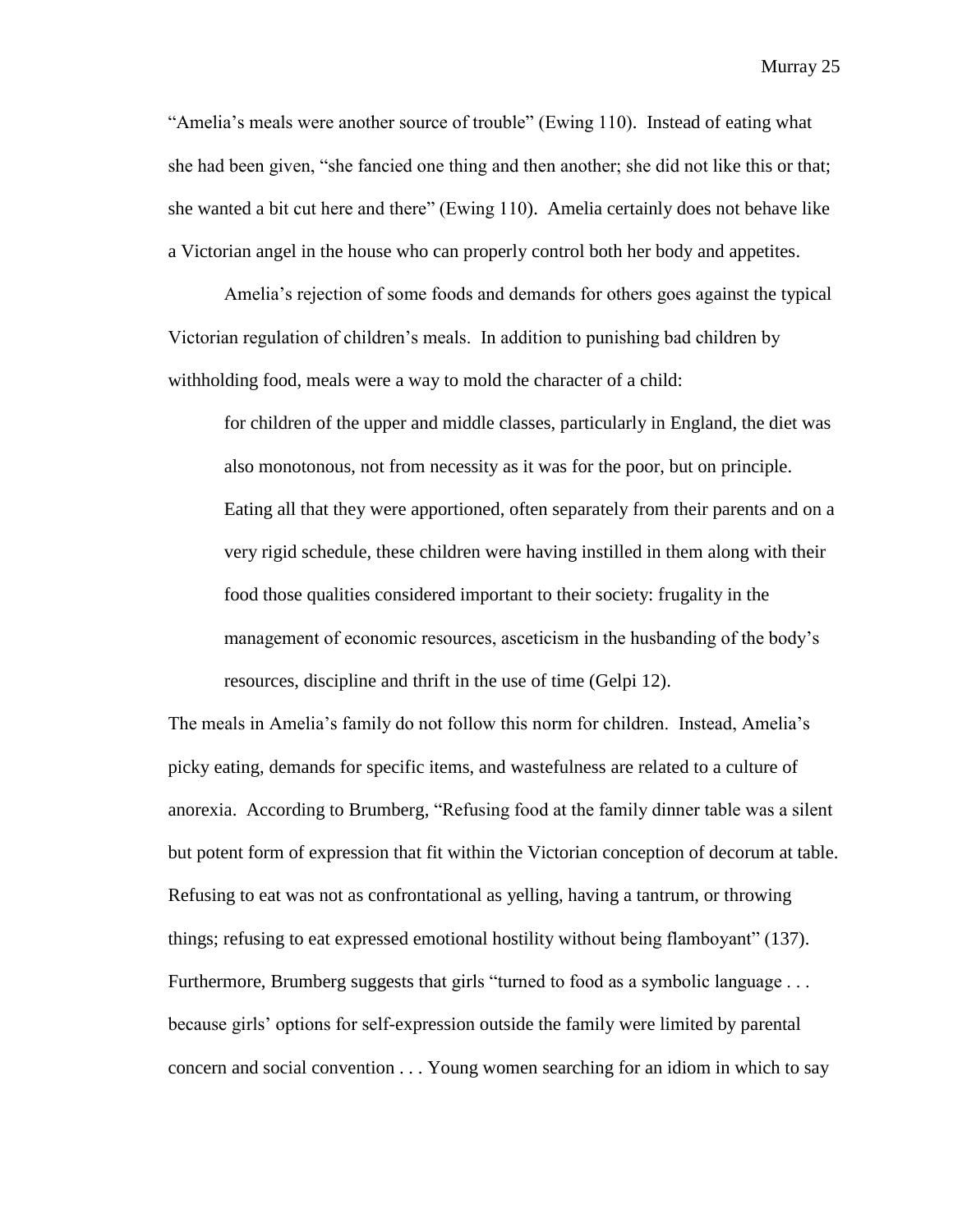things about themselves focused on food and the body " (184). Amelia's out of control behavior, particularly at the dinner table, is her way of rebelling and gaining power. While she might not be able to control much of her life, she can control her body and what she eats. Furthermore, by breaking the normal rules for children's meals, Amelia gets added attention and special treatment. However, this extreme behavior crosses the line between ladylike anorexia and pathology. In the Victorian culture of anorexia, women were expected to deny the self in order to take care of and feed others. Women's food restriction was connected self-sacrifice, but Amelia's rejection of food has selfish motives since she uses her out of control behavior to gain added power and attention.

While Amelia's troublesome meals gained her special treatment from her parents, she is eventually disciplined for this behavior. Amelia's final rebellious act, going to play in a field after dark, leads to her encounter with the dwarfs who send her underground to discover "'what the trouble is you impose on other people'" (Ewing 115). While underground, Amelia is forced to wash and sew all of the clothes she had destroyed, repair all of the objects she had broken, and cook and eat all of the food she had rejected. In particular, being forced to eat all of the previously rejected food teaches Amelia that good children "[eat] all that they were apportioned" (Gelpi 12). After completing all of her assigned tasks, Amelia learns that the only way for her to return home is to trick the dwarfs into letting her go above ground to find a four leaf clover. Amelia quickly discovers that the dwarfs are intrigued by her dancing, and one "very" smutty, and old, and weazened" dwarf particularly enjoys dancing with "his arm round Amelia's waist" (Ewing 121). Eventually, Amelia's dancing skills convince the dwarfs to take her above ground to dance in the moonlight. Amelia then locates a four leaf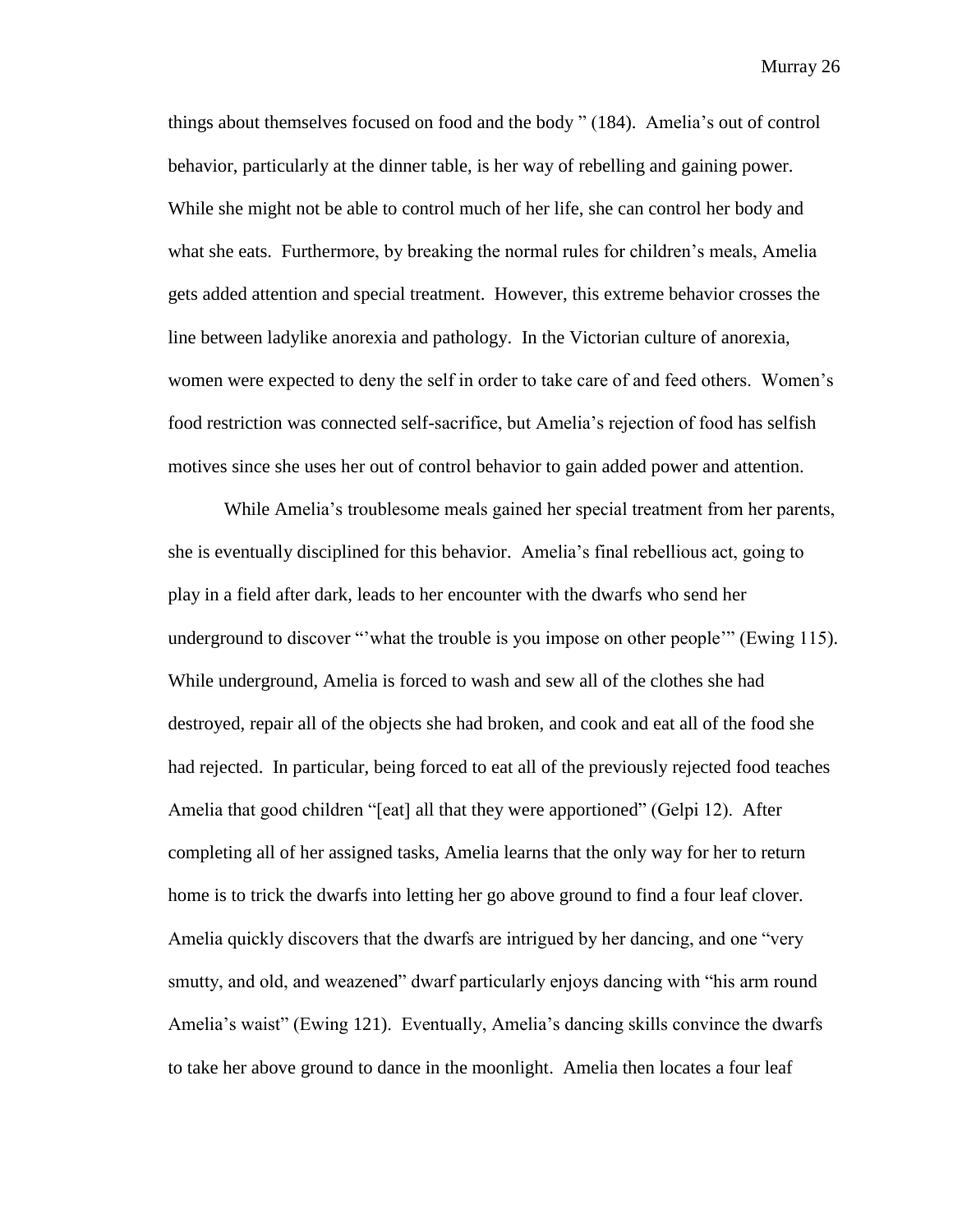clover and returns home. Not only then does Amelia learn the properly feminine skills of sewing, washing, and cooking, but she also learns how to please men through dancing.

While Amelia is initially punished for having an out of control body that breaks objects and demands food, her punishment initiates her into adult womanhood. It is only after Amelia has mastered "feminine" tasks that she can gain her freedom. Yet her mastery of these tasks occurs alongside her realization of her sexuality, and she uses her burgeoning sexuality to entice the dwarfs and create an opportunity for escape. Amelia the child is unable to figure out a means of escape, but the more mature Amelia, who has completed her sewing and cooking, learns how she can gain power over the male dwarfs by letting them see her dance. While the story could be seen as documenting the reeducation necessary to teach Amelia how to be properly feminine (by controlling her body and its appetites), it instead highlights the power she gains when she utilizes her sexuality in order to escape. Instead of attempting to gain power through the rejection of food, Amelia discovers the power she gains through displaying her femininity and sexuality. Amelia presents a challenge to the privileging of the asexual childlike body, and she critiques the aspect of the Victorian culture of anorexia in which "girls refused food in order to keep their bodies small, thin, and childlike, thereby retarding normal sexual development and forestalling adult sexuality" (Brumberg 216).

―Amelia and the Dwarfs,‖ *Speaking Likenesses*, and *Mopsa the Fairy* all challenge one aspect of the Victorian culture of anorexia present in Carroll's novel: disgust for mature women and an idealization of the young girl. Rossetti, Ingelow, and Ewing suggest that it is the mature woman who can control herself and should stand as a model for the young girl, while Carroll suggests it is the adult woman who should model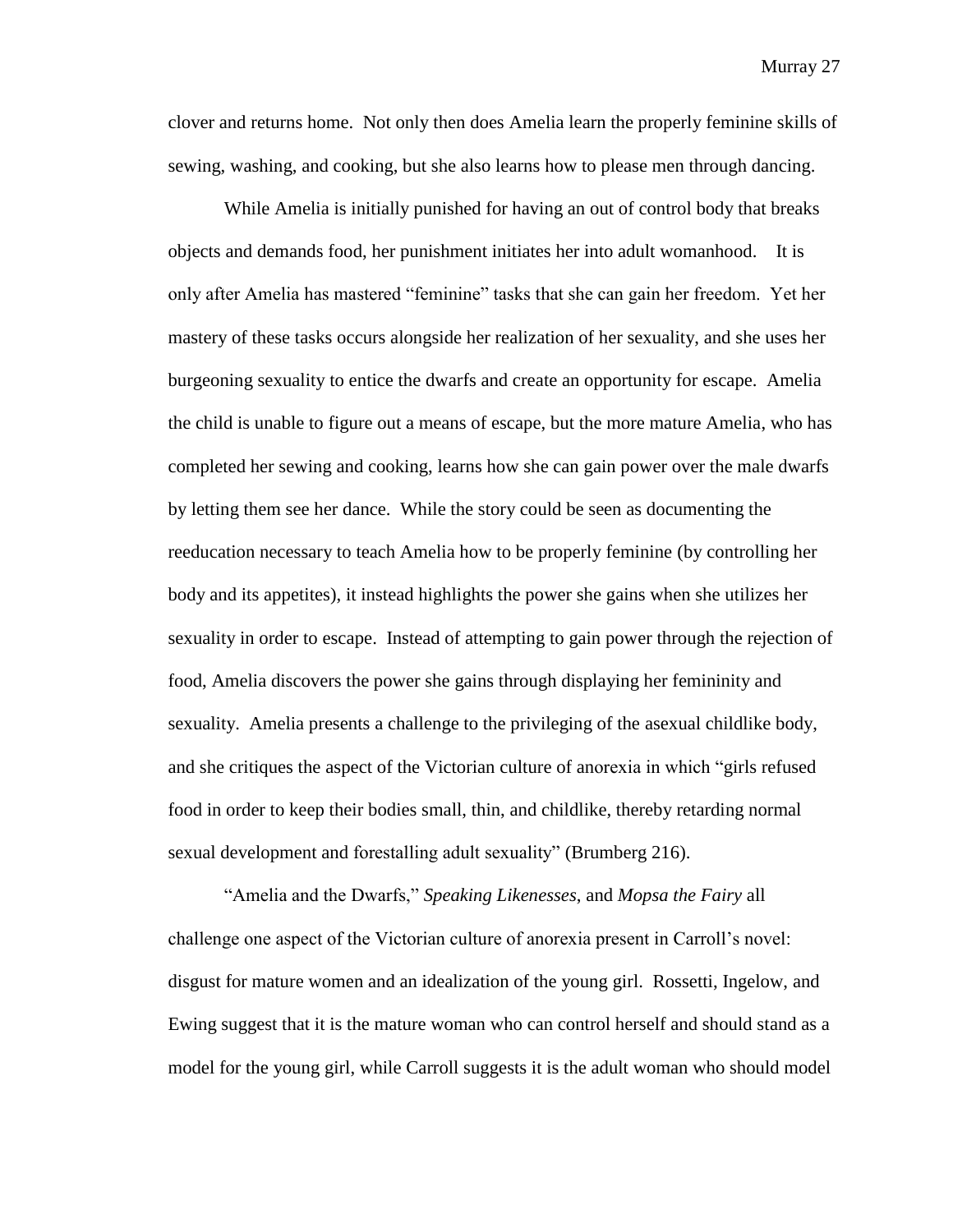herself after the innocent child. Instead of upholding the Victorian culture of anorexia which suggests that the childlike body and mind are the norms women of all ages should strive to achieve, these *Alice* imitations suggests that it is the child who must develop the qualities of the adult woman. Of the three authors, Ewing takes this critique the furthest by focusing on both the power of maturity and female sexuality.

The existence of 150 to 200 imitations of *Alice's Adventures in Wonderland* speaks to both the popularity and success of the novel. Yet, the three imitations discussed here use features of Carroll's novel to offer a rebuttal of his representation of femininity. At the same time, they use some of the characteristics of *Alice* to critique aspects of Victorian culture and particularly the culture's defining of the ideal woman as perpetually childish. Furthermore, these imitations demonstrate that children's literature, even imitations, have radical potential. According to Auerbach and Knoepflmacher, ―Cultural and economic pressures made it more acceptable for women to write for children than for other adults" (1). Rossetti, Ingelow, and Ewing used the genre to challenge the ways in which women were represented and defined in Victorian culture.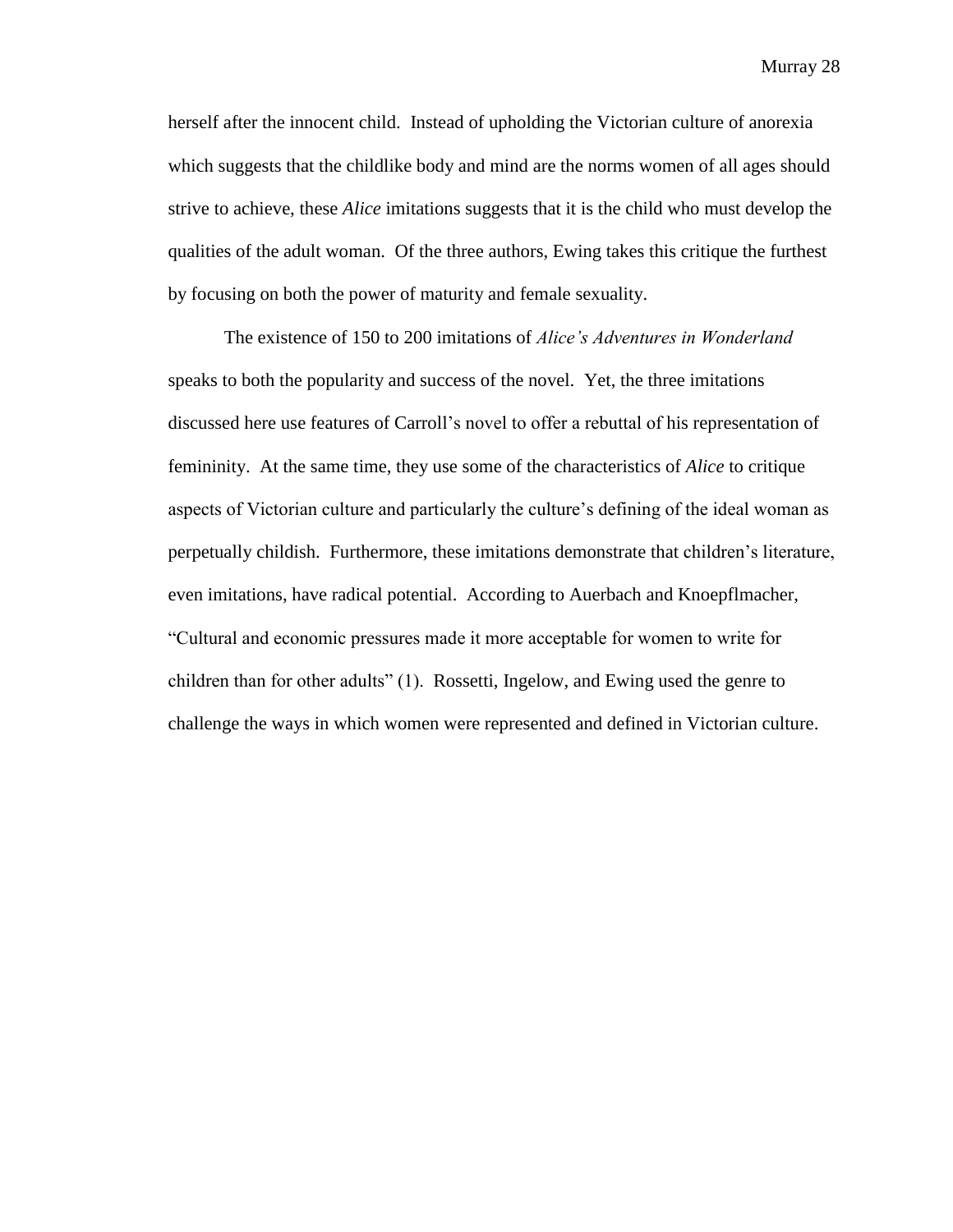#### Works Cited

- Auerbach, Nina and U. C. Knoepflmacher. *Forbidden Journeys: Fairy Tales and Fantasies by Victorian Women Writers.* Chicago: University of Chicago Press, 1992. Print.
- Brumberg, Joan Jacobs. *Fasting Girls: The History of Anorexia Nervosa*. New York: Vintage, 2000. Print.
- Carroll, Lewis. *The Annotated Alice: Alice's Adventures in Wonderland and Through the Looking Glass*. Ed. Martin Gardner. New York: Norton, 2000. Print.
- Daniel, Carolyn. *Voracious Children: Who Eats Whom in Children's Literature*. New York: Routledge, 2006. Print.
- Ewing, Juliana Horatia. "Amelia and the Dwarfs." *Forbidden Journeys: Fairy Tales and Fantasies by Victorian Women Writers*. Ed. Nina Auerbach and U.C. Knoepflmacher. Chicago: University of Chicago Press, 1992. 105-128. Print.
- Gelpi, Barbara Charlesworth. "Introduction to Part I." *Victorian Women: A Documentary Account of Women's Lives in Nineteenth-Century England, France, and the United States*. Eds. Erna Olfason Hellerstein, Leslie Parker Hume, and Karen M. Offen. Stanford: Stanford University Press, 1981. Print.
- Gorman, Deborah. *The Victorian Girl and the Feminine Ideal*. Bloomington: Indiana University Press, 1982. Print.
- Ingelow, Jean. *Mopsa the Fairy. Forbidden Journeys: Fairy Tales and Fantasies by Victorian Women Writers*. Ed. Nina Auerbach and U.C. Knoepflmacher. Chicago: University of Chicago Press, 1992. 215-316. Print.